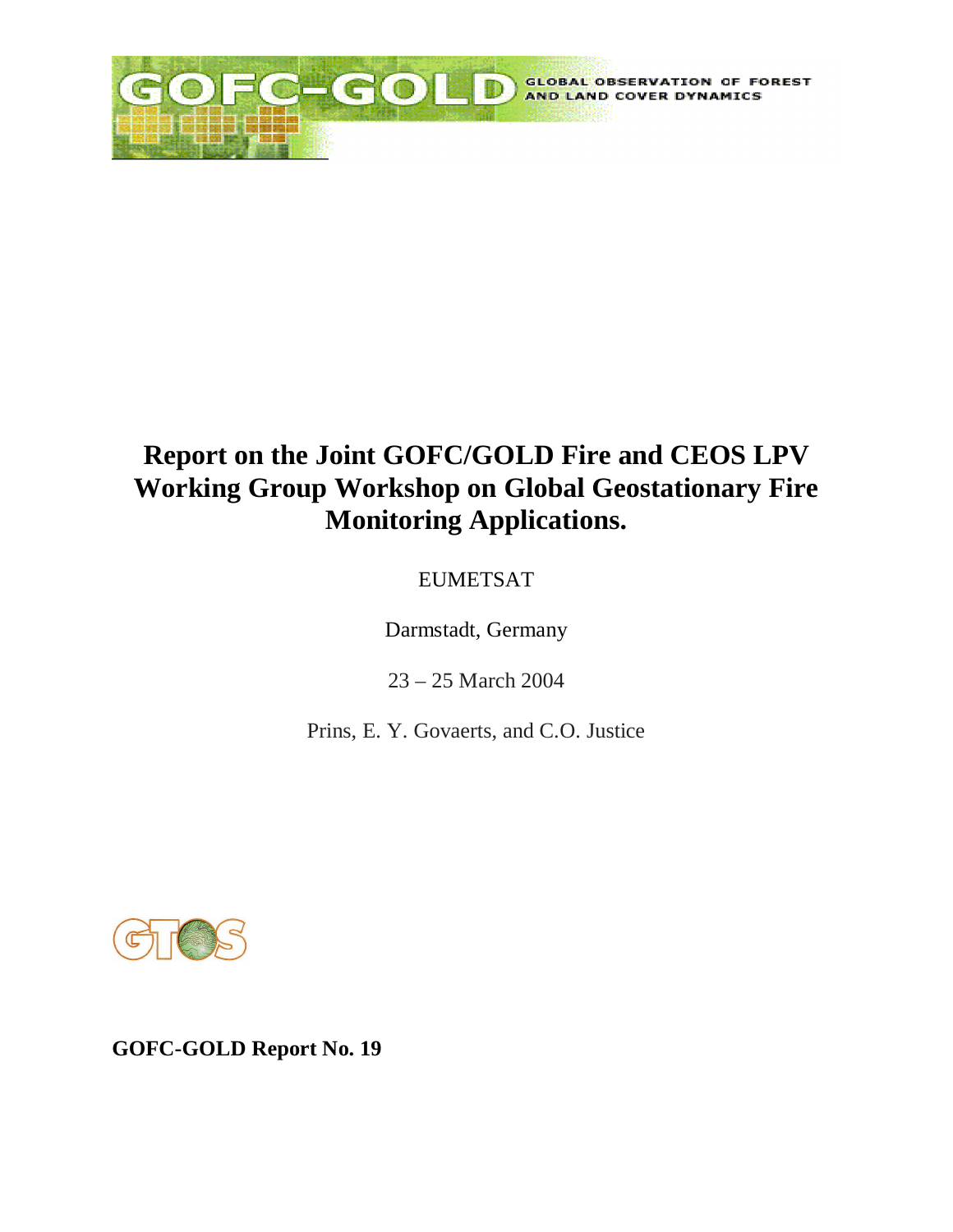Global Observation of Forest and Land Cover Dynamics (GOFC-GOLD) is a coordinated international effort to ensure a continuous program of space-based and in situ forest and other land cover observations to better understand global change, to support international assessments and environmental treaties and to contribute to natural resources management.

GOFC-GOLD encourages countries to increase their ability to measure and track forest and land cover dynamics by promoting and supporting participation on implementation teams and in regional networks. Through these forums, data users and providers share information to improve understanding of user requirements and product quality.

GOFC-GOLD is a Panel of the Global Terrestrial Observing System (GTOS), sponsored by FAO, UNESCO, WMO, ICSU and UNEP. The GOFC-GOLD Secretariat is hosted by Canada and supported by the Canadian Space Agency and Natural Resources Canada. Other contributing agencies include NASA, ESA, START and JRC. Further information can be obtained at <http://www.fao.org/gtos/gofc-gold>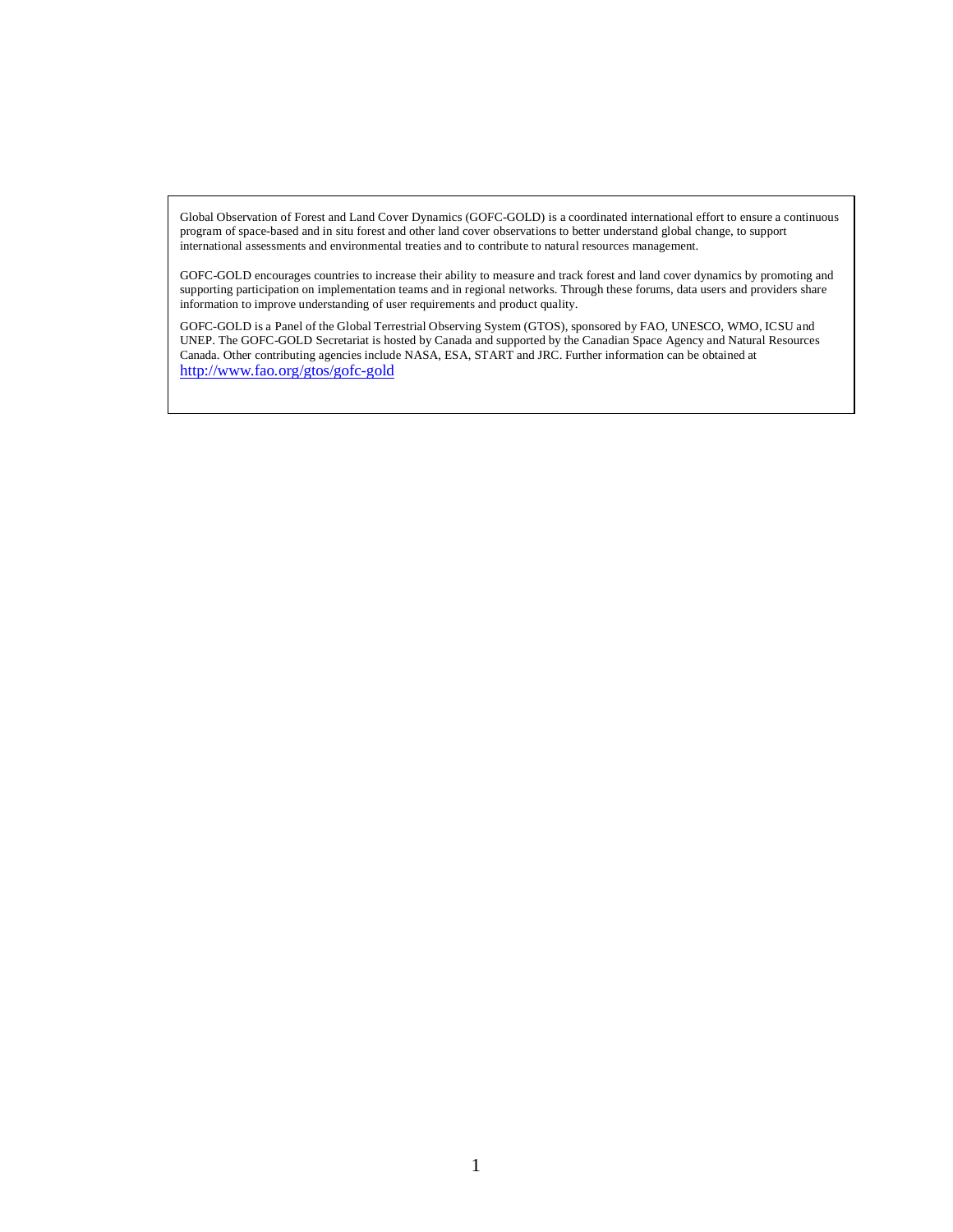## **Joint GOFC/GOLD Fire and CEOS LPV Working Group Workshop on**

### **Global Geostationary Fire Monitoring Applications**

EUMETSAT, Darmstadt, March 23-25, 2004

Elaine Prins (Workshop Co-Chair, NOAA NESDIS) Yves Govaerts (Workshop Co-Chair, EUMETSAT) Chris Justice (GOFC/GOLD Fire Co-Chair, University of Maryland)

## *Executive Summary*

The Global Observations of Forest and Land Cover Dynamics (GOFC/GOLD) project provides a forum for international exchange of information, observation and data coordination, and serves as a framework for establishing long-term monitoring systems. The GOFC/GOLD Fire Mapping and Monitoring Theme is primarily focused on determining international observation requirements and making the best use of products from existing and future satellite systems for fire management, policy decision-making and global change research (see http://gofcfire.umd.edu/index.asp). A specific goal of the GOFC/GOLD-Fire program is to develop and foster the implementation of a global near real-time operational geostationary fire monitoring network using the GOES, MSG and MTSAT data to monitor fires as they occur and capture the diurnal signature. The GOFC/GOLD Fire program and the Committee on Earth Observation Satellites (CEOS) Land Product Validation (LPV) Working Group held a joint workshop on *Geostationary Fire Monitoring Applications* to address this goal. The workshop was hosted by the EUropean Organization for the Exploitation of METeorological SATellites (EUMETSAT) in Darmstadt, Germany on March 23-25, 2004. More than 35 individuals from 11 countries attended the workshop. Participants included geostationary program managers and representatives from operational agencies, research centers, and universities; algorithm developers; data providers and users; validation scientists; and GOFC regional network representatives.

The overall goal of the workshop was to discuss, plan and coordinate the development and eventual implementation of a global operational geostationary fire monitoring applications system. In addition, this workshop touched on other applications of geostationary satellites for fire risk assessment and post-fire changes in surface characteristics including the use of albedo products. Accuracy assessment was also discussed and is a vital and necessary component in the implementation of a global geostationary fire monitoring network.

Specific objectives and topics of discussion included the following:

1.) review of current and future geostationary satellite sensors (GOES, MSG, MTSAT) and capabilities for active fire detection and pre- and post-fire monitoring applications (e.g. fire risk, surface albedo monitoring, and burned area mapping with MSG HRV);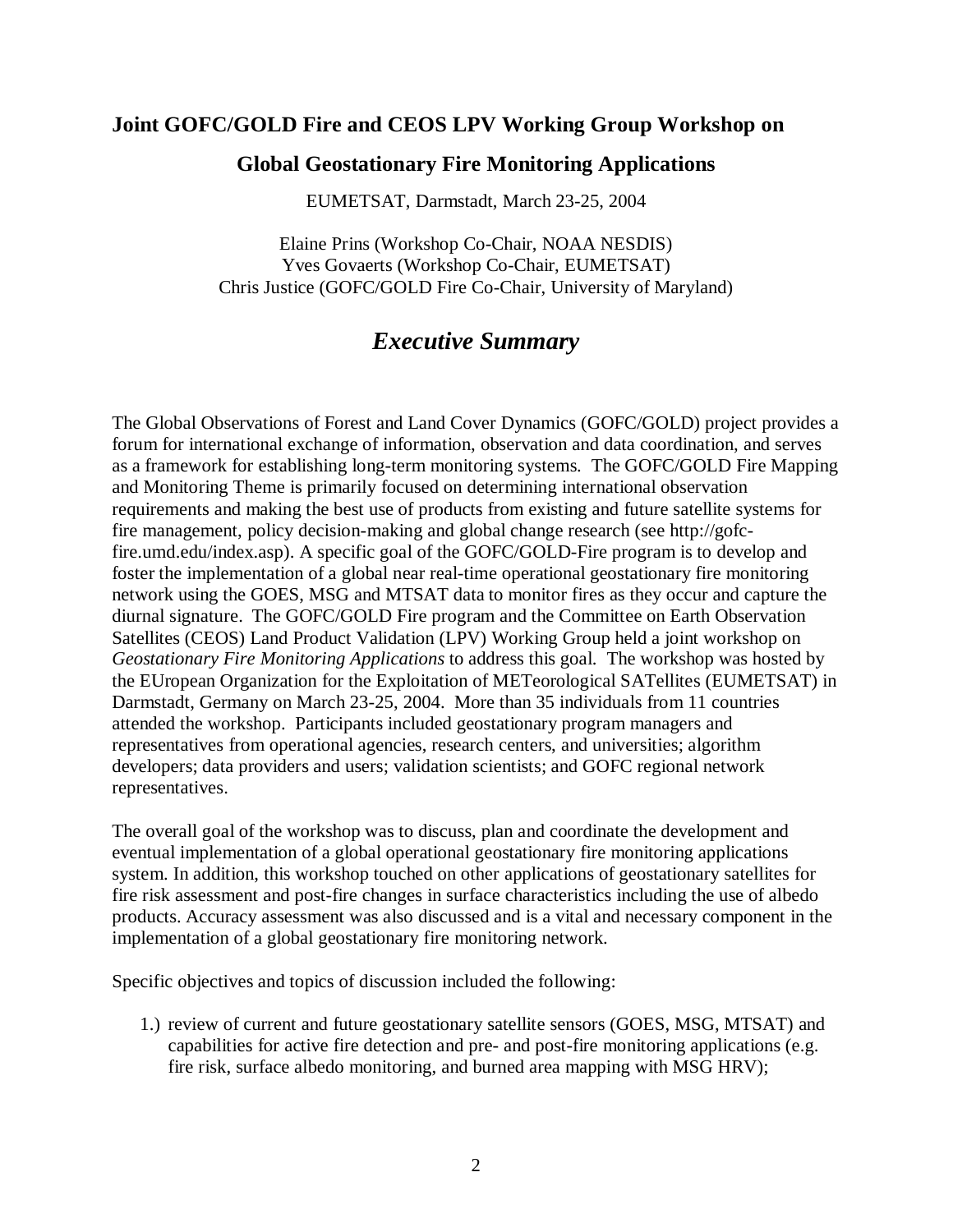- 2.) identification of global/regional user product requirements, specifications, and applications;
- 3.) review of algorithm development activities, product generation, and availability;
- 4.) evaluation of the feasibility of a coordinated near real-time global geostationary fire monitoring applications system;
- 5.) development of a timeline and list of participants involved in the implementation of a global geostationary monitoring system;
- 6.) identification of validation activities; and
- 7.) discussion of ways to generate integrated polar and geostationary products for enhanced global monitoring.

The overall assessment of the GOFC/GOLD *Global Geostationary Fire Monitoring Applications Workshop* was that geostationary systems have an important contribution to make to active fire and smoke detection and characterization with applications in fire management, emissions and air quality studies, and global change research. Geostationary systems can provide valuable diurnal information that is complementary to fire products produced by higher resolution polar orbiting instruments. Workshop participants felt that a global geostationary fire monitoring network is technically feasible, but that it must be supported by the operational agencies in order to sustain the activity and produce standardized long-term data records and fire inventories of known accuracy. In order to demonstrate the science and show the benefits and feasibility of a global geostationary fire monitoring network, a demonstration/feasibility project was planned. The focus of the project will be active fire detection, emissions assessment, and intercontinental transport with a strong numerical model data assimilation component. In addition the demonstration phase will be used to identify traditional users and strengthen the input from nontraditional users.

The components of the demonstration plan are as follows and will be supported through current funding mechanisms.

• A rapid scan GOES-10/-12 Wildfire ABBA will be implemented in the U.S. to show the impact of high temporal geostationary fire monitoring capabilities on fire detection and suppression efforts.

• NOAA/NESDIS Office of Research and Applications (ORA) and UW-Madison Cooperative Institute for Meteorological Satellite Studies (CIMSS) will adapt the operational GOES-10/-12 Wildfire Automated Biomass Burning Algorithm (WF\_ABBA) to the European Meteosat Second Generation (MSG) Spinning Enhanced Visible and Infrared Imager (SEVIRI) with an experimental version in place by June 2005. UW-Madison CIMSS in cooperation with NOAA/NESDIS/ORA will make the MSG SEVIRI near real-time fire products (fire locations and sub-pixel fire characteristics) available to the EU civil protection and fire service customers during the summer of 2005 to solicit their feedback and support.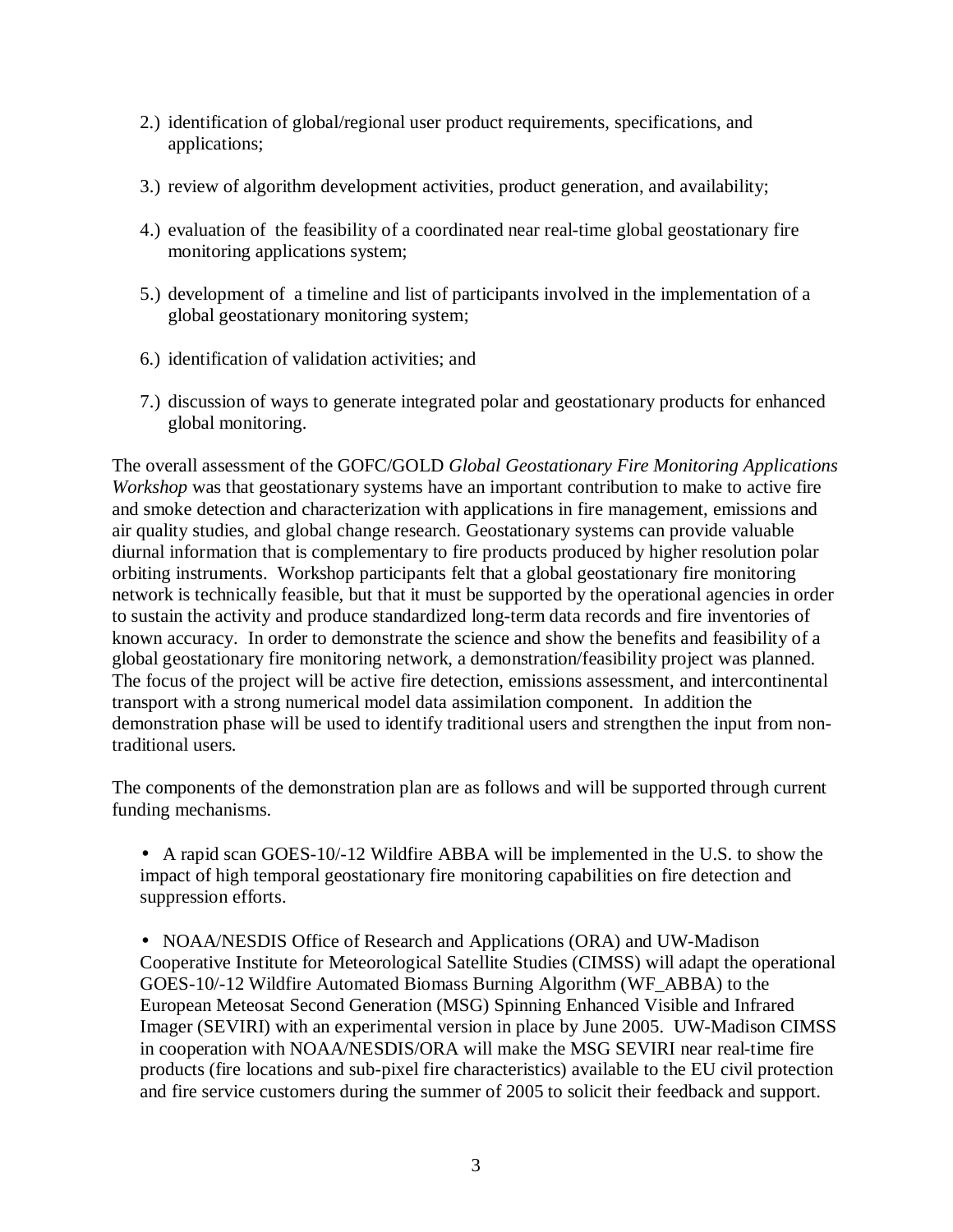EUMETSAT anticipates producing a fire product after the demonstration phase at the end of 2005 at the earliest.

• NOAA/NESDIS/ORA and CIMSS will adapt the WF\_ABBA for application with the Japanese Multi-functional Transport SATellite (MTSAT-1R) JAMI after launch.

• The Naval Research Laboratory (NRL-Monterey) will demonstrate the impact of assimilating all available global geostationary fire products (GOES, MSG, MTSAT-1R) into the operational Navy Aerosol Analysis and Prediction System (NAAPS) to diagnose and predict aerosol loading and transport.

• Validation efforts will be performed in coordination with the CEOS LPV working group.

• Results of the demonstration/feasibility project will be documented and publicized to the broad community of data users for evaluation and feedback and to the operational satellite and user agencies. This demonstration is intended as a first step towards future operational implementation of the geostationary network.

### **Recommendations from the Meeting**

- 1. That the Global Geostationary Fire Demonstration Project outlined in the report be supported by the proposed partners and a small project workshop should be held in 2005 to analyze and evaluate preliminary project results.
- 2. GOFC/GOLD Fire should hold a results workshop on completion of the project, with a broad user community and operational agency participation to show the results of the demonstration project and formulate plans for operational implementation.
- 3. As part of the proposed demonstration project a coordination effort is needed between GOFC/GOLD – Fire and the CEOS Land Product Validation Working Group to establish standards and protocols for geostationary fire product validation and reporting.
- 4. GOFC/GOLD should work to increase the level of involvement of the Japanese Meteorological Agency in this project and in discussions on geostationary fire monitoring.

## **Workshop co-chairs:**

Elaine Prins, NOAA/NESDIS/ORA, Grass Valley, CA, USA Yves Govaerts, EUMETSAT, Darmstadt, Germany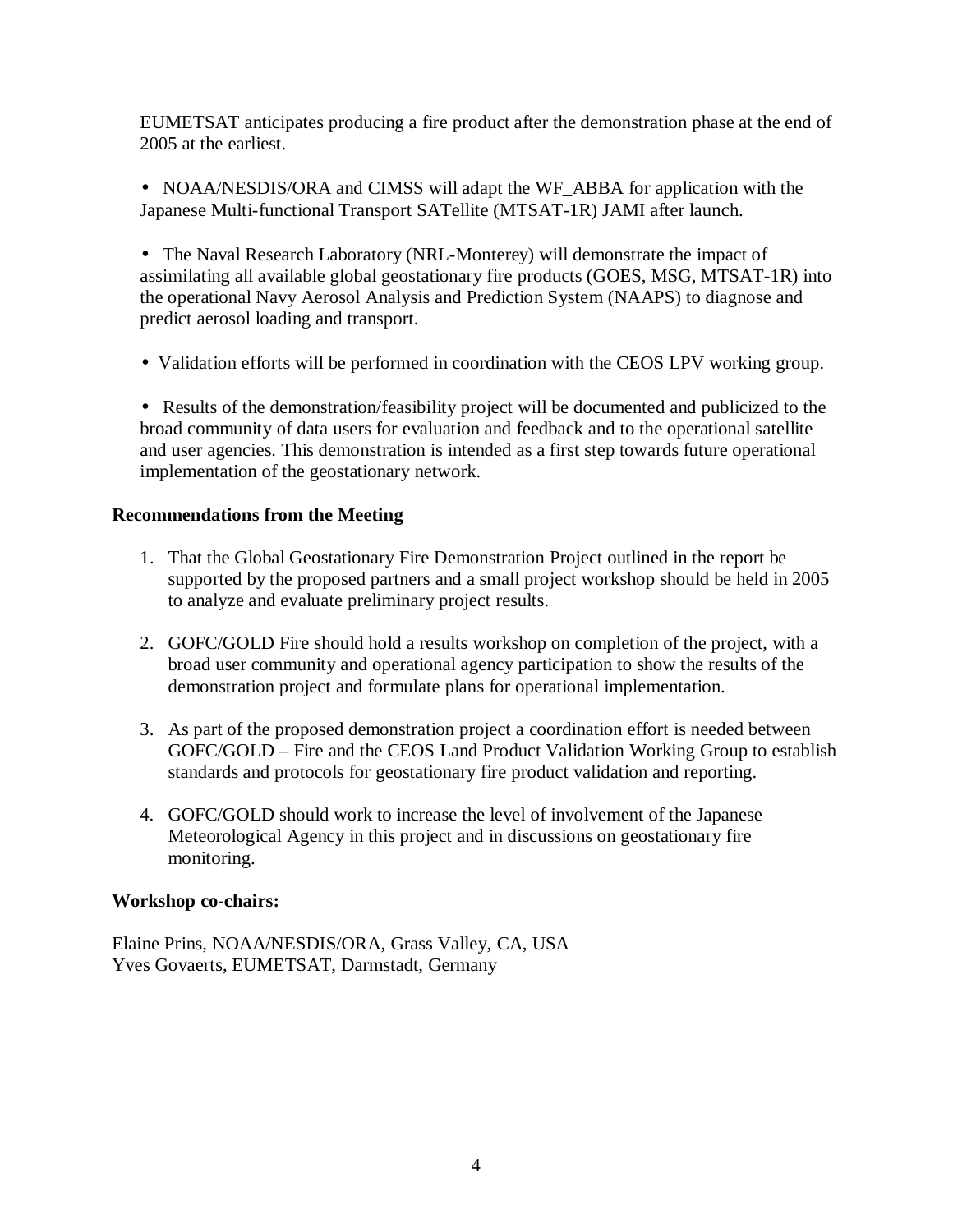## *Overview of the Joint GOFC/GOLD Fire and CEOS LVP Workshop on Global Geostationary Fire Monitoring Applications*

The overall goal of the GOFC/GOLD and CEOS Land Product Validation (LPV) Working Group Workshop on *Geostationary Fire Monitoring Applications* was to discuss, plan, and coordinate the development and implementation of a global operational geostationary fire detection and monitoring system. Currently the imager on the U.S. Geostatationary Operational Environmental Satellites (GOES-East and GOES-West) allows for diurnal fire detection and monitoring throughout the Western Hemisphere. The European Meteosat Second Generation (MSG) Spinning Enhanced Visible and Infrared Imager (SEVIRI) launched in 2002 can provide diurnal fire monitoring capabilities in Europe and Africa. In May 2003, the GOES-9 satellite was activated over the Equator at 155°E allowing for hourly full disk fire detection and monitoring throughout the region, including portions of eastern Asia, and excellent coverage of the Western Pacific, Southeast Asia and Australia. The Japanese Advanced Meteorological Imager (JAMI) on the Multi-functional Transport Satellite (MTSAT-1R, launch in 2005) will enable enhanced fire monitoring throughout the region. Together with current and future meteorological and environmental polar-orbiting satellites, this suite of geostationary sensors provides nearly global coverage and will be able to detect, monitor, and characterize sub-pixel fires as they occur with high temporal resolution.

The format of the workshop consisted of three plenary sessions with invited oral presentations focusing on specific topics/objectives, a poster session, and four discussion sessions to further address the goals and objectives of the workshop. The plenary session topics included: the rationale for a global geostationary fire product, an overview of current and near-term geostationary systems for fire monitoring, algorithm development, applications and requirements, current operational geostationary fire monitoring systems, and validation activities. The discussion sessions focused on specific issues as they relate to geostationary fire monitoring applications and the development and implementation of a global geostationary fire monitoring network. The discussion sessions were led by two co-chairs and were guided by a series of questions. A summary report of each of the session discussions is provided below. In some cases the discussion sessions addressed each of the questions individually; in others it was more appropriate to address multiple questions simultaneously.

The four discussion session topics and associated questions are outlined below:

#### *1.)* **Global Geostationary Fire Network**;

*What are the user requirements, specifications, applications for pre- and post-fire monitoring and active fire detection? Do current geostationary algorithms meet these needs? What do we need from future systems? What are the priorities?*

## *2.)* **Global Geostationary Fire Algorithm Development Status**;

*What is the status of algorithm development for a global geostationary fire monitoring*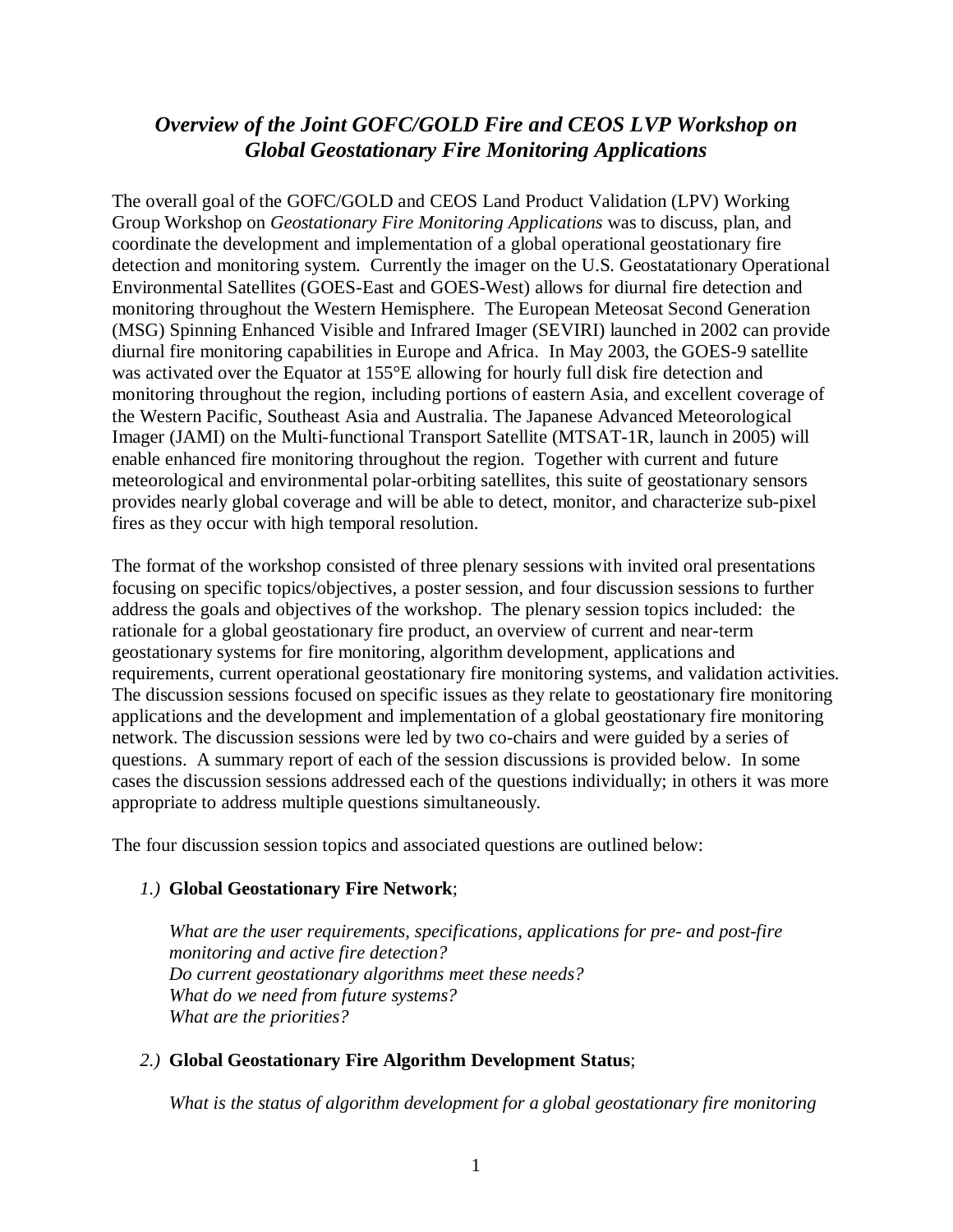*system? What is currently available? What research is needed? What are the priorities?*

#### 3.) **Global Geostationary Fire Monitoring System Roadmap**; and

*What is the feasibility of a coordinated near real-time global geostationary fire monitoring applications system? What is the timeline? Who are the participants involved in the implementation of a global geostationary fire monitoring system? Demonstration plan? What are the plans for operational multi-sensor data fusion?*

#### 4.) **Geostationary Fire Products Validation Plans**

*What validation activities need to be done? Can we tie into larger programs? What is available?*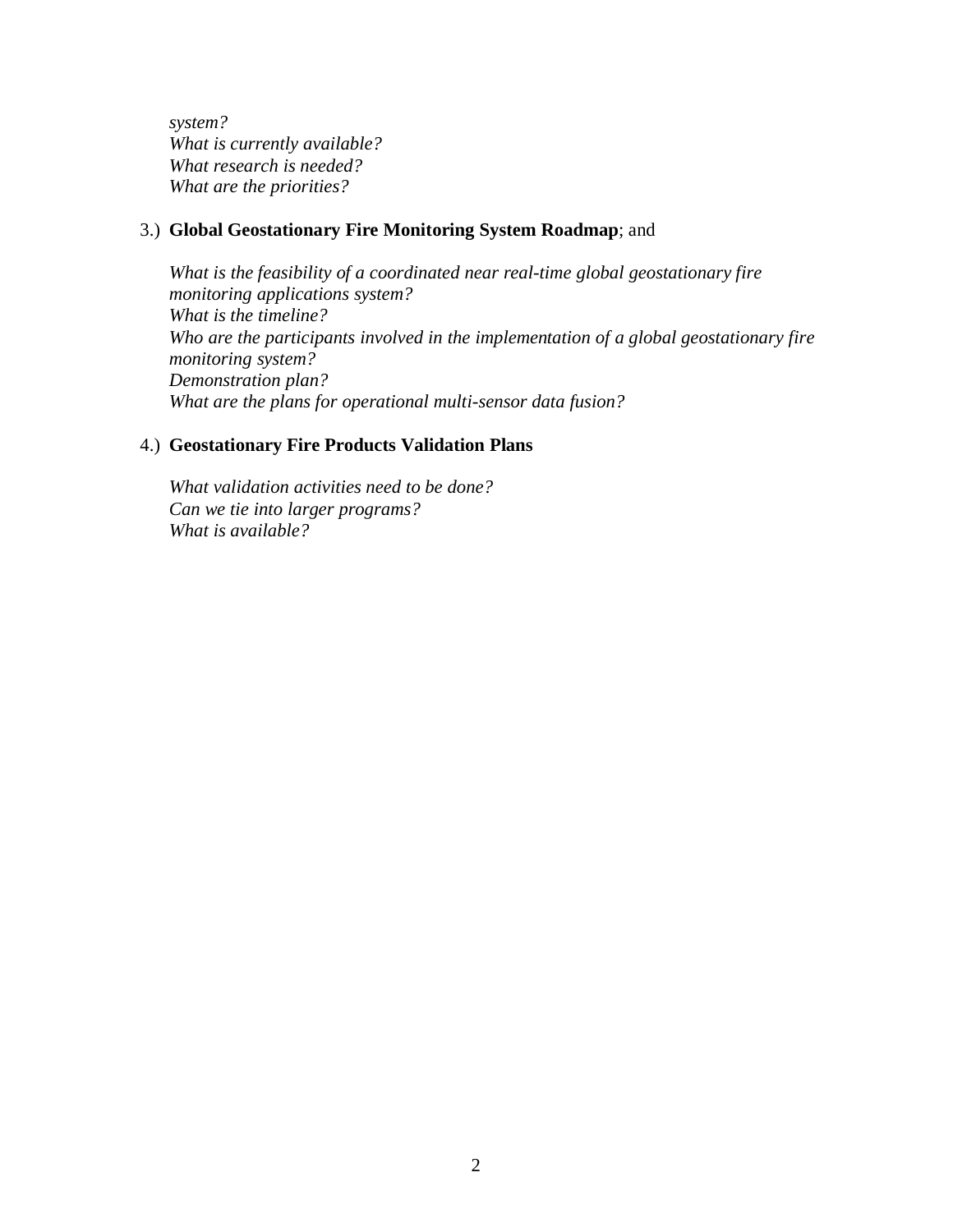## **Discussion Session 1: Global Geostationary Fire Network**

(Co-Chairs: Jeffrey Reid (NRL-Monterey), Chris Justice (University of Maryland))

The discussions in this session often addressed multiple questions simultaneously. The summary provided below addresses all four questions and overlapping issues.

## *What are the user requirements, specifications, applications for pre- and post-fire monitoring and active fire detection?*

*Do current geostationary algorithms meet these needs?*

*What do we need from future systems?*

#### *What are the priorities?*

In the first discussion group, participants conferred on the user requirements of their individual organizations as well as those of the scientific and hazard communities as a whole. From the presentations it was clear in which directions geostationary fire research is headed. Both the global climate science (GC) and fire applications (FA) communities have determined that no one system can meet all of the needs of the highly diverse biomass burning field, but geostationary and polar orbiting systems can be combined synergistically to meet a significant number of the requirements. Most current applications for geostationary fire science are at the local/national/regional levels in areas such as fire hazard monitoring, smoke forecasting, and air quality. Despite these more "localized" applications communities, there are considerable benefits from the development of active human networks, including exchange of experience and methods. It is highly desirable for all observation systems to be consistent on a number of levels including well-documented detection probabilities and data formats and distribution. Indeed, such consistency is required to support the growing requirements for fire climatologies (e.g., GC science and compliance with the Kyoto Protocol) as well as intercontinental transport models of gas and particulate emissions (for air quality, regulation, and climate).

Geostationary systems fill a number of unique user requirements for which they are ideally suited. This is ultimately related to their high temporal scanning frequency (e.g., every 15-30 minutes) compared to polar orbiters (2 times per day). The current GOES system (i.e., Wildfire Automated Biomass Burning Algorithm (WF\_ABBA)) has been effective in early fire detection and is currently being evaluated by Environment Canada to identify and monitor fires in remote locations in Quebec, Canada. The WF\_ABBA data has also been used in forensic science to assist in determining the time of fire ignition. Geostationary products are more suited for real time fire emissions estimates; because fires are monitored at high temporal resolution, it is easier to develop burning time series for individual fires. Such time series are required for real time air quality/plume transport applications, and are particularly necessary for the monitoring of pollution by intense, short duration agriculture burning. The coarser resolution also has the advantage of reduced brightness temperature saturation in the 4 micron band.

Potential also exists for new systems that can utilize geostationary strengths. Because of the rapid production of geostationary fire products, they have tremendous aptitude for fire hazard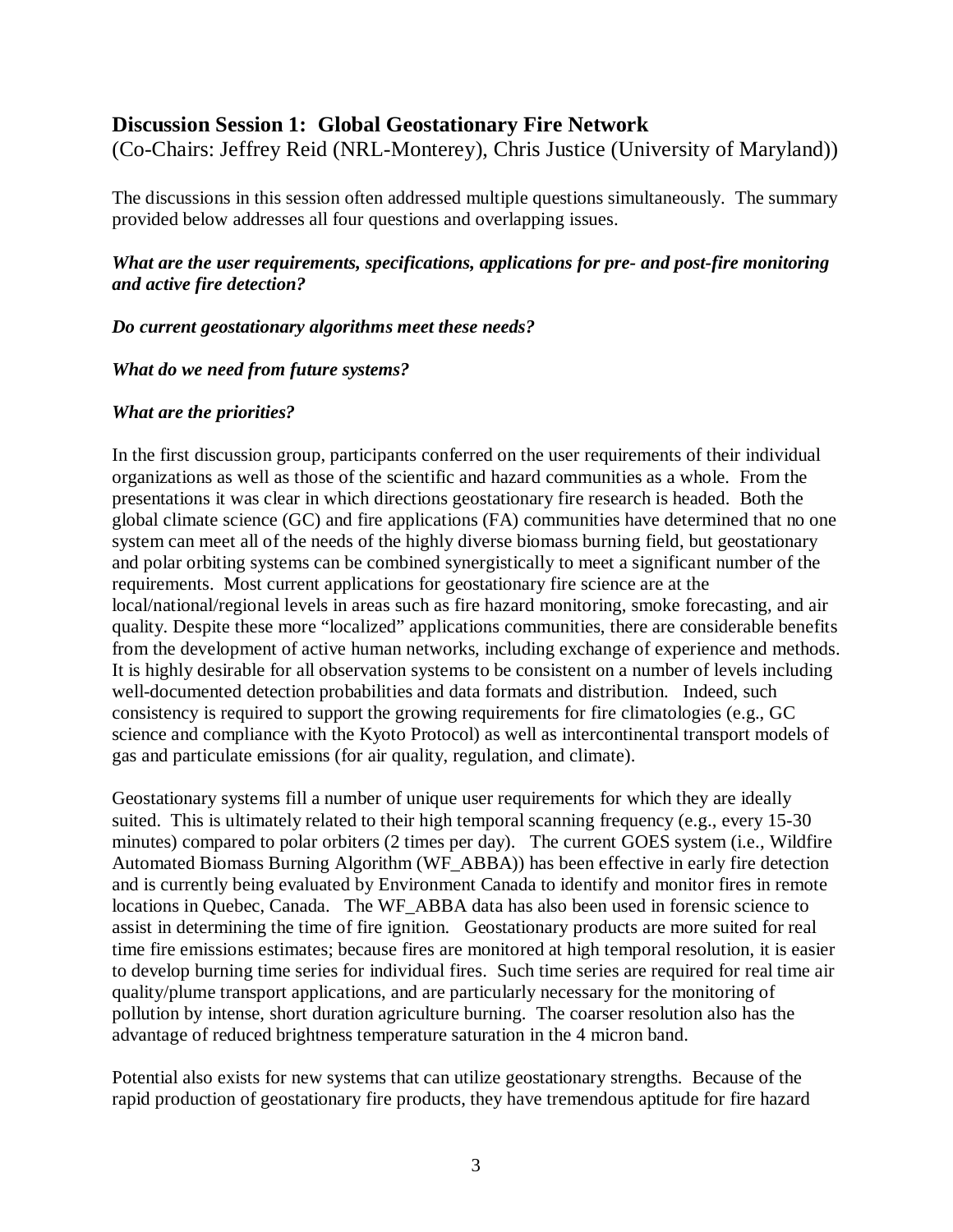assessment and prediction. By combining fire products with high-resolution meteorology data, flare-ups can be monitored and hazards assessed. This is further aided by the geostationary satellites lower propensity for pixel saturation. The inclusion of geostationary smoke optical depth products currently under development by NOAA will also help monitor air quality.

In a number of ways, geostationary algorithms augment current and proposed polar orbiter data sets (such as AVHRR, METOP, MODIS, NPP and NPOESS VIIRS). Polar orbiters have higher spatial resolution than the geostationary platforms but at a cost of temporal coverage. If applied consistently across platforms, the geostationary platforms can be used to determine diurnal cycles of burning activity in individual regions. In post analysis, this can be combined with the polar data to determine more accurate fire climatologies, long-term emissions assessments, and support for international agreements such as the Kyoto protocol.

Currently, the WF\_ABBA system based on GOES satellites is the only operational or quasioperational system providing both fire identification and estimates of sub-pixel fire characteristics. Fire products are generated for GOES-10 and -12 for the Western Hemisphere and it is anticipated that the GOES-9 WF\_ABBA over East Asia will become active by summer 2004. European investigators have performed preliminary algorithm development for MSG/SEVERI in the last year, although no definitive product has emerged. Currently the WF\_ABBA is slated for transition to this platform as well. The WF\_ABBA has fulfilled some of the requirements listed by the panel, although not with the desired fidelity. The WF\_ABBA has proven itself for early fire detection in remote regions of Canada and the United States. It has also provided first detection in some populated regions late at night. Fire products from the WF\_ABBA have been used to initialize air quality models and have been helpful in mapping fire hazards in other various air quality capabilities. However, the current state of the GOES satellites makes these products only semi-quantitative.

All of the applications discussed above have similar requirements for geostationary fire products. Ultimately, for fire detection, most users would prefer extremely high spatial, temporal, and dynamic precision and accuracy (e.g., 500 m data, 5 minute scan rate, 5 minute turn around, etc....). Such requirements are not likely be technically feasible for the next 15 years. In addition to a geo-located Boolean fire hot spot analysis, reasonable products for currently anticipated systems should include instantaneous estimates of fire temperature, size, and fire radiative power. For next generation geostationary systems, spatial resolution needs to be increased from the current 4-5 km to better than 2 km, and geo-location must be performed to within 1 km. Fire identification should have a specificity of better than 95% (e.g.,  $\leq$ 5% false alarms) (Final Report of the CEOS Disaster Management Support Group Fire Team). Discussion amongst the group suggested that future systems should have a dedicated 16-bit 4 μm fire channel with a maximum temperature of at least 400 K. Because geostationary applications are geared to near-real time analysis, all fire products are required to support a 30-minute update cycle with a processing time of less than 10 minutes from image acquisition. Global coverage is anecessity. Because different satellites would be used in this global analysis, algorithms should be comparable and preferably the same. Product characterization and intercomparisons will be needed. Data distribution should be consistent between platforms and include web based information delivery and GIS compatibility. To meet the needs of the meteorological community, BUFR (Binary Universal Form for the Representation of Meteorological Data)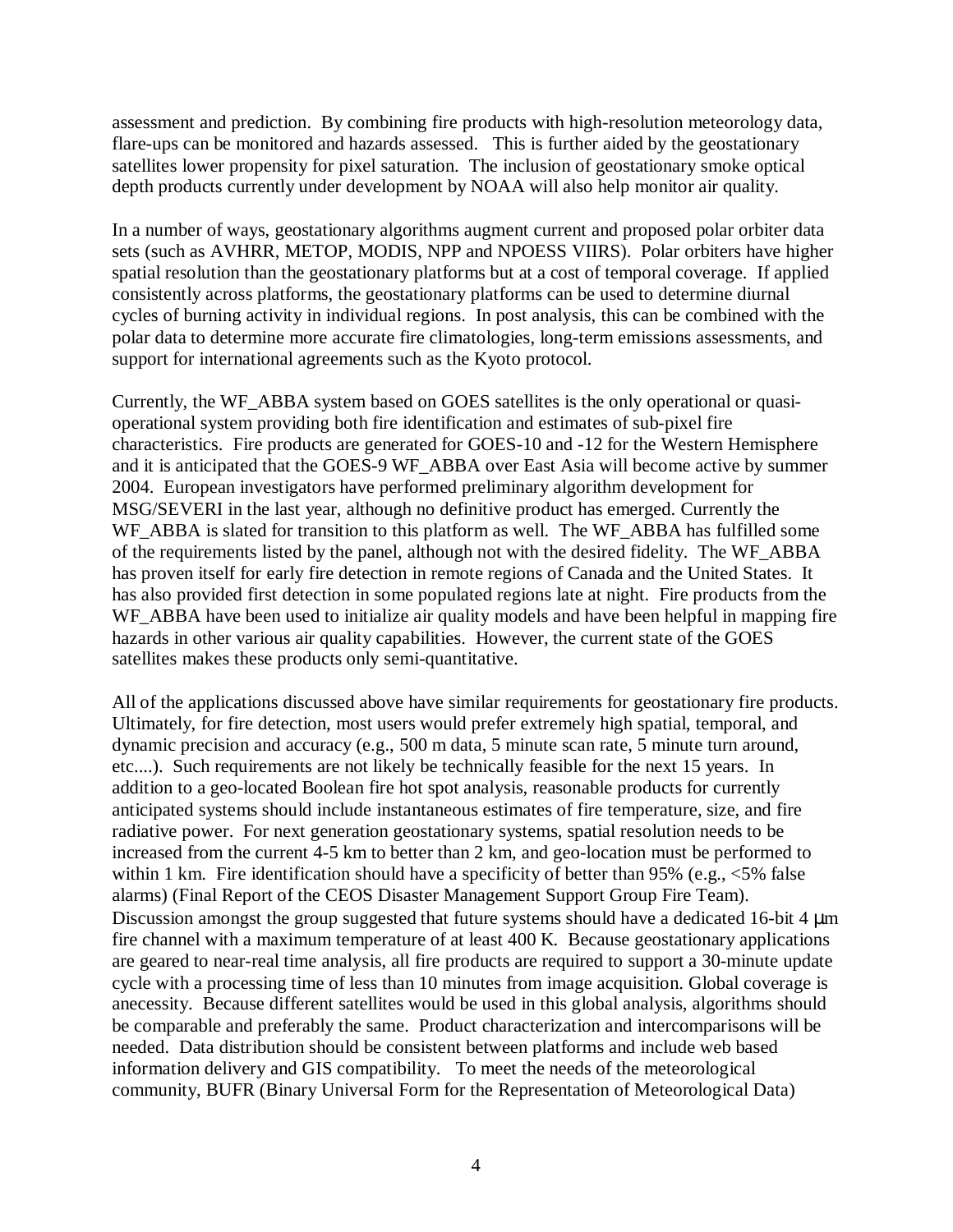output would also be beneficial.

Near term priorities can be divided into current system, research and long-term action items. With the demonstration of the WF\_ABBA in the Western Hemisphere the porting of this system to other platforms, such as MSG/SEVERI and MTSAT/JAMI for demonstration purposes, should proceed as a high priority. Co-linear development of new systems by the European and Asian communities should be encouraged. Research should be focused on two principle areas. The first is the systematic validation effort required to understand cross platform differences. This is further discussed in discussion session 4 of this report. Second, the development of fire radiance algorithms should be encouraged. Currently, pixel navigation has a large enough uncertainty in deforestation areas to regularly disrupt identification of the ecosystem in which a fire is detected. This has a non-linear effect on fire emission algorithms and causes the greatest uncertainty in determining fire emission rates. It has been hypothesized that fire radiance is closely coupled to total output energy and hence emissions. If these fire radiance algorithms prove fruitful, it may alleviate some of the navigation bias in emission models. To conclude, there was much discussion on long-term priorities.

Clearly, there is the need for a strong lobby from the user community to ensure satellite programs add the necessary fire related capabilities to their missions. A large part of this lobbying must include an education and outreach plan with users and demonstration projects to show how geostationary fire products can help individual fire hazard, air quality, meteorology and global climate science organizations.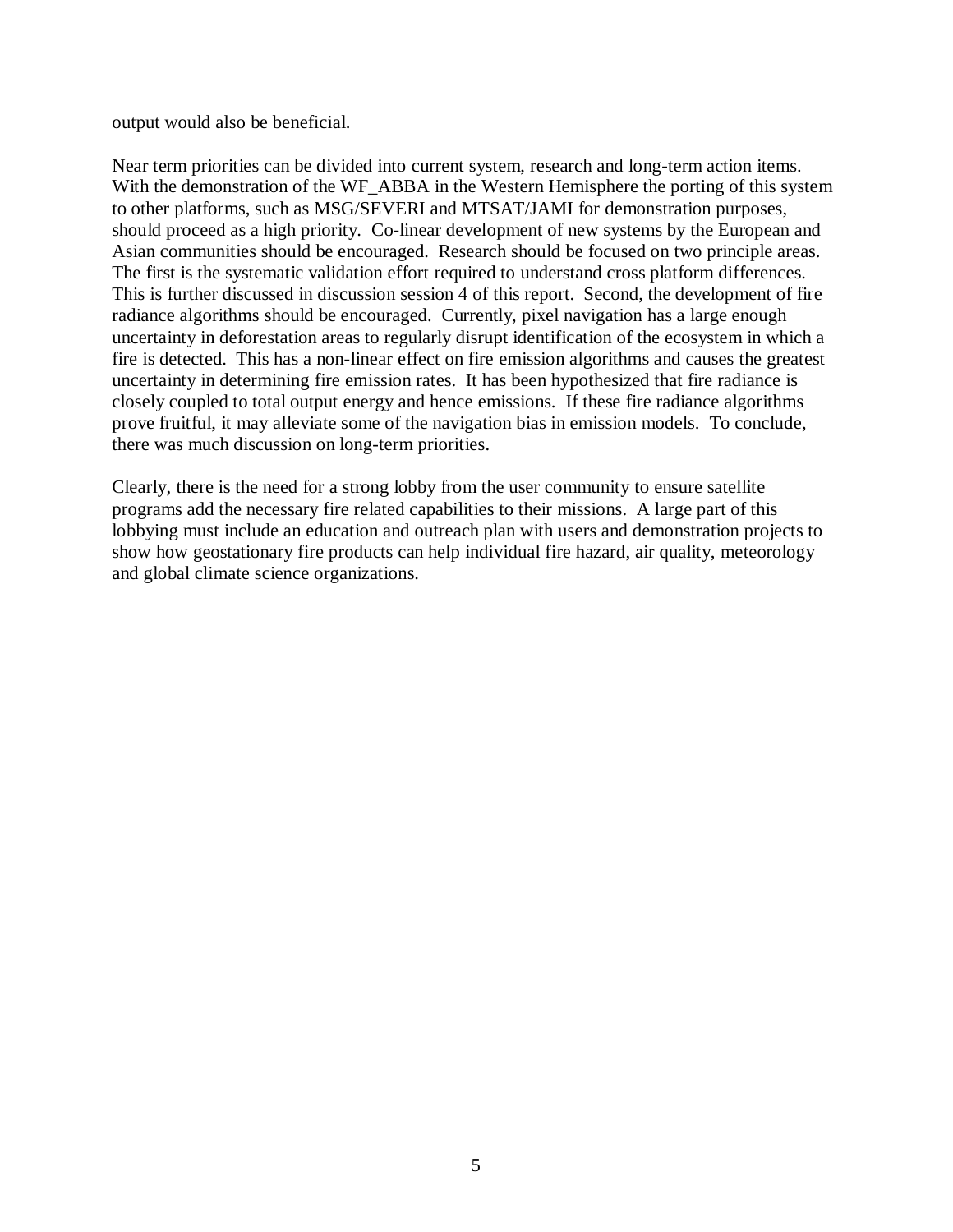## **Discussion Session 2: Global Geostationary Fire Algorithm Development Status**

(Co-Chairs: Louis Giglio (SSAI), Stephane Flasse (Flasse Consulting))

## *What is the status of algorithm development for a global geostationary fire monitoring system? What is currently available?*

Although numerous data products can be derived from geostationary satellite observations, discussions were limited to those products offering clear advantages over other remote sensing satellites and systems. These are:

- active fire detection and characterization, which includes fire timing and location, fire radiative power, instantaneous fire size and average temperature;
- fire weather and diurnal surface temperature;
- long term burnt area via albedo; and
- aerosol optical depth (further evaluation is needed).

The remainder of the discussion was confined to active fire-related products. These products offer the most compatibility with heritage satellite-based fire monitoring systems, and are perhaps the most appropriate in the context of near real-time fire monitoring. In addition, fire detection algorithms are relatively mature. Discussion of current algorithms focused on fire detection, retrieval of sub-pixel temperature and area, and retrieval of fire radiative power.

There are presently at least six active fire detection algorithms intended for use with instruments on-board geostationary satellites. There is a considerable range in their relative maturity. Some are operational and have been applied over large spatial scales (e.g. continental) and multi-year time periods, while others, having been applied on much more limited spatial and temporal scales, are experimental. During the discussion session, the following detection algorithms were identified:

- 1) the contextual WF\_ABBA algorithm of Prins et al., which has been used operationally for some years with the GOES-8 through GOES-12 Imagers;
- 2) an operational algorithm developed at the University of Hawaii being used with the Imagers on board multiple GOES satellites;
- 3) an operational algorithm which is part of the RAMSDIS system developed by CSU-Colorado that has been used with the GOES-8 through GOES-12 Imagers;
- 4) a threshold-based algorithm developed by Setzer et al. for the GOES Imager;
- 5) an experimental threshold and change detection algorithm for the MSG SEVIRI developed by Telespazio;
- 6) an experimental threshold algorithm for the MSG SEVIRI developed by the Laboratorio de Teledetección (LATUV).

Current approaches for determining instantaneous estimates of sub-pixel fire temperature and area include the traditional Dozier two-channel method, and an extended five-channel Dozier approach developed by Telespazio.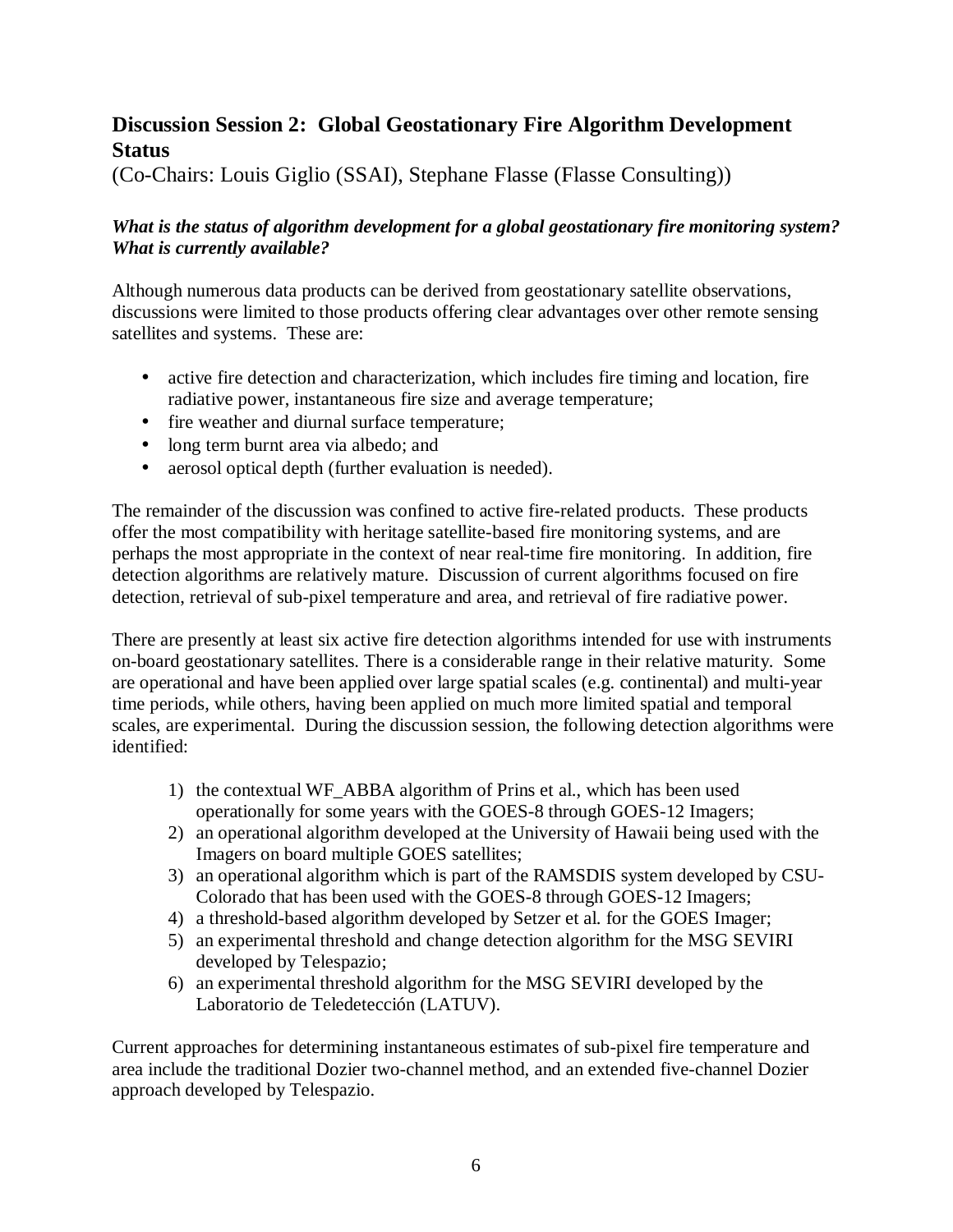Current approaches for determining fire radiative power include the original empirical approach of Kaufman et al., as well as the improved radiance-based approach of Wooster et al. One could also use subpixel fire temperature and area estimates to retrieve fire radiative power, although this would introduce additional error sources that are potentially very large.

#### *What research is needed?*

The discussion session identified the following ten research areas:

- 1.) development of fire detection and characterization algorithms;
- 2.) establishment of detection envelopes and false alarm rates for each instrument (and algorithm);
- 3.) assessment of geolocation accuracy;
- 4.) use of ancillary information;
- 5.) exploiting the superior temporal sampling provided by geostationary satellites;
- 6.) identifying false-alarm sources;
- 7.) addressing the SEVIRI cubic convolution resampling issue;
- 8.) product integration;
- 9.) fire radiative power;
- 10) subpixel fire area and temperature.

A discussion of each research area is provided below.

#### Development of fire detection and characterization algorithms

If different algorithms are needed for each geostationary sensor (which is likely), efforts should be made to make these algorithms behave as consistently as possible. A consensus was reached that any detection algorithm would have to be robust and contextual given the spatial scales over which the algorithms will be applied.

### Establishment of detection envelopes and false alarm rates for each instrument (and algorithm) should be developed.

This should include quantifying the dependence of algorithm performance on view angle. From a user perspective, it is also desirable to establish confidence limits for detected fires.

#### Geolocation accuracy

For the user community a clear characterization of geolocation accuracy is needed for each of the geostationary fire monitoring satellites.

#### Use of ancillary information

What ancillary information should be used, and how may this information be used in a consistent manner across the different geostationary platforms? If global land cover data sets are required for the fire detection and/or characterization process, how should one deal with the dynamic nature of land cover, and how frequently must such data sets be updated?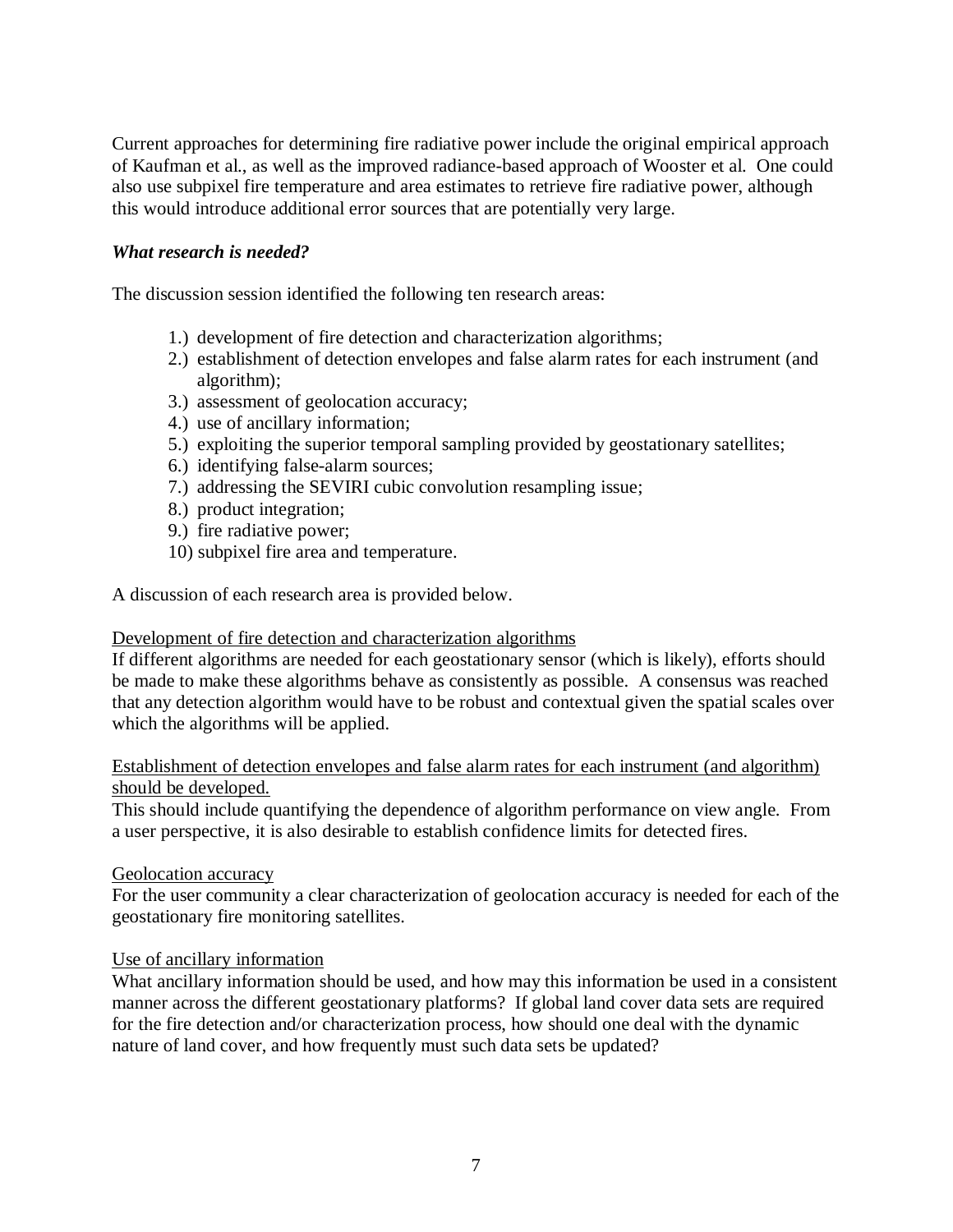Exploiting the superior temporal sampling provided by geostationary satellites Benefits include a reduction in false alarms (possibly by using statistics of different variables vs. time of day), and high quality estimates of total energy released by individual fires. The latter could in turn be used to help estimate the total biomass combusted by individual fires.

#### False-alarm sources

This effort should be leveraged on analyst and algorithm developer experience. The final system needs to be automated with a minimum of operator interaction.

### SEVIRI cubic convolution resampling issue

Upstream SEVIRI data "cleaning" and remapping must be well understood with respect to the impact on fire monitoring. If necessary, methods of undoing or bypassing these preprocessing steps need to be considered.

### Product integration

The proposed network of geostationary fire-monitoring satellites builds upon sensors having different spatial resolutions and radiometric characteristics. In addition, the instrument instantaneous ground field of view (IGFOV) systematically increases as one moves away from the subsatellite point. All of these factors effect the envelope of detectable fires. It is important, therefore, to quantify both detection and false alarm rates for each instrument (and algorithm, if a different detection algorithm is to be used for each instrument). Subsequent efforts should be directed towards devising optimal methods for integrating the observations from the network of satellites in such a way as to maximize their consistency.

## Fire radiative power

A better understanding is needed of the energy contributions from the tops of flames vs. regions close to the ground, and how this determines the satellite measured power especially when integrated over the comparatively large sensor footprint. Given the different radiometric characteristics of the different geostationary satellite sensors, it is important to determine what may be done to substitute shorter wavelength channels in the event that the 4 micron channel saturates. Finally, in light of the experimental nature and the current unknown utility of fire radiative power, it would be worthwhile to better understand the role of FRP in modeling.

## Subpixel fire area and temperature

It is necessary to quantify the uncertainties in retrieved fire temperature and subpixel area. This is particularly important because earlier work has suggested that the larger IGFOV of geostationary-satellite sensors can cause significant random and systematic errors. The NPOESS Preparatory Project (NPP) Active Fire Environmental Data Record (i.e., product) includes a subpixel fire temperature and area component, and a link should be made to this activity, possibly through the NPP Science Team.

## *What are the priorities?*

Since the primary goal of this GOFC/GOLD activity is to facilitate the implementation of a global fire-monitoring geostationary satellite suite, highest priority should be given to characterizing the individual fire monitoring capabilities of the multiple sensors that will be used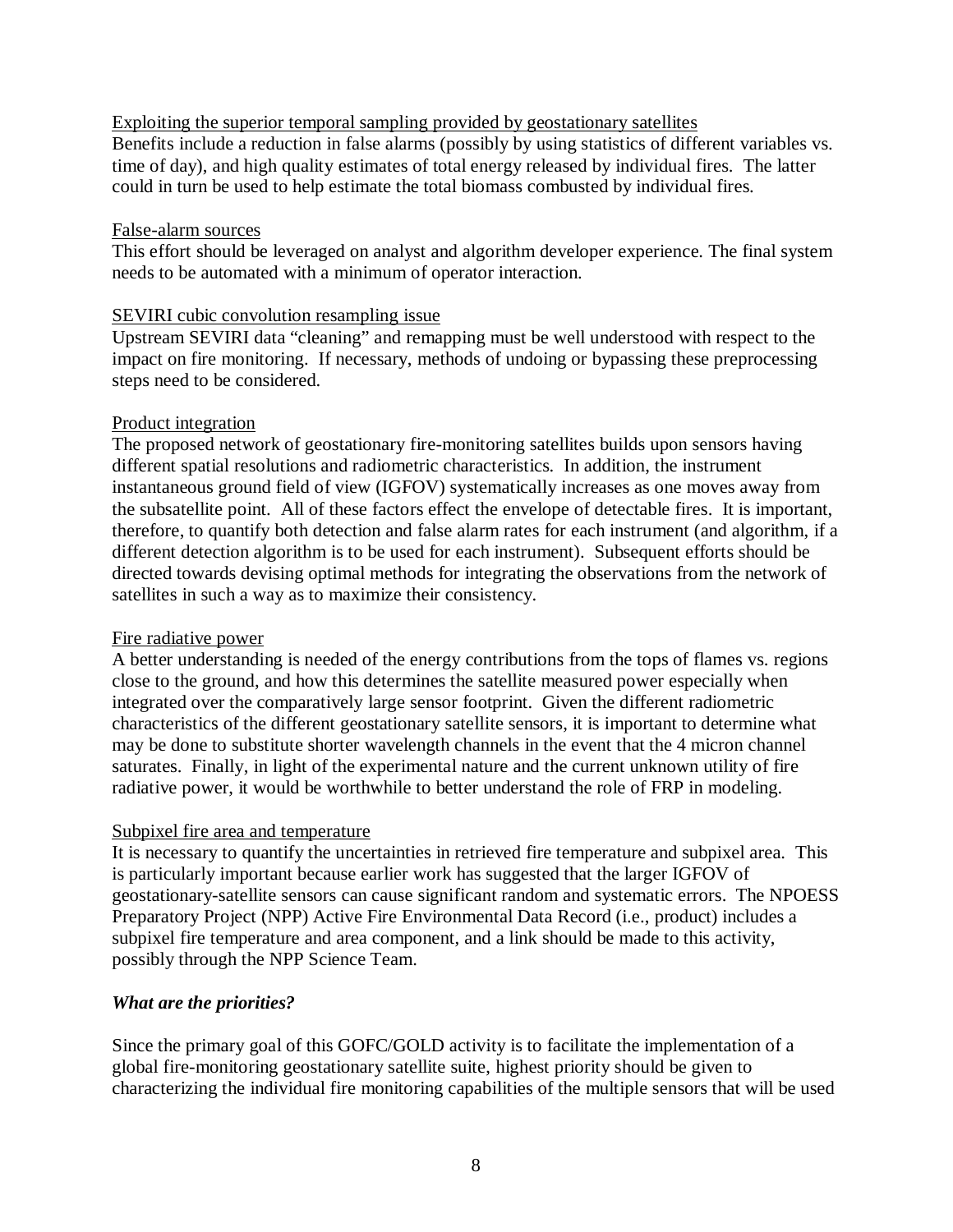(GOES Imager, MSG SEVIRI, MTSAT JAMI), and, to the extent possible, standardizing these capabilities. For example, although the different spatial resolution and radiometric characteristics of these sensors will, in addition to other factors, preclude identical fire detection and characterization capabilities in all regions, it is nevertheless important to make these characteristics as uniform as possible. Secondly, efforts to standardize product documentation, product metadata, quality-assurance procedures, and data formats are also important and should be undertaken early in the implementation process. Finally, the utility of fire radiative power versus the more common retrieval of average fire temperature and subpixel area needs to be investigated.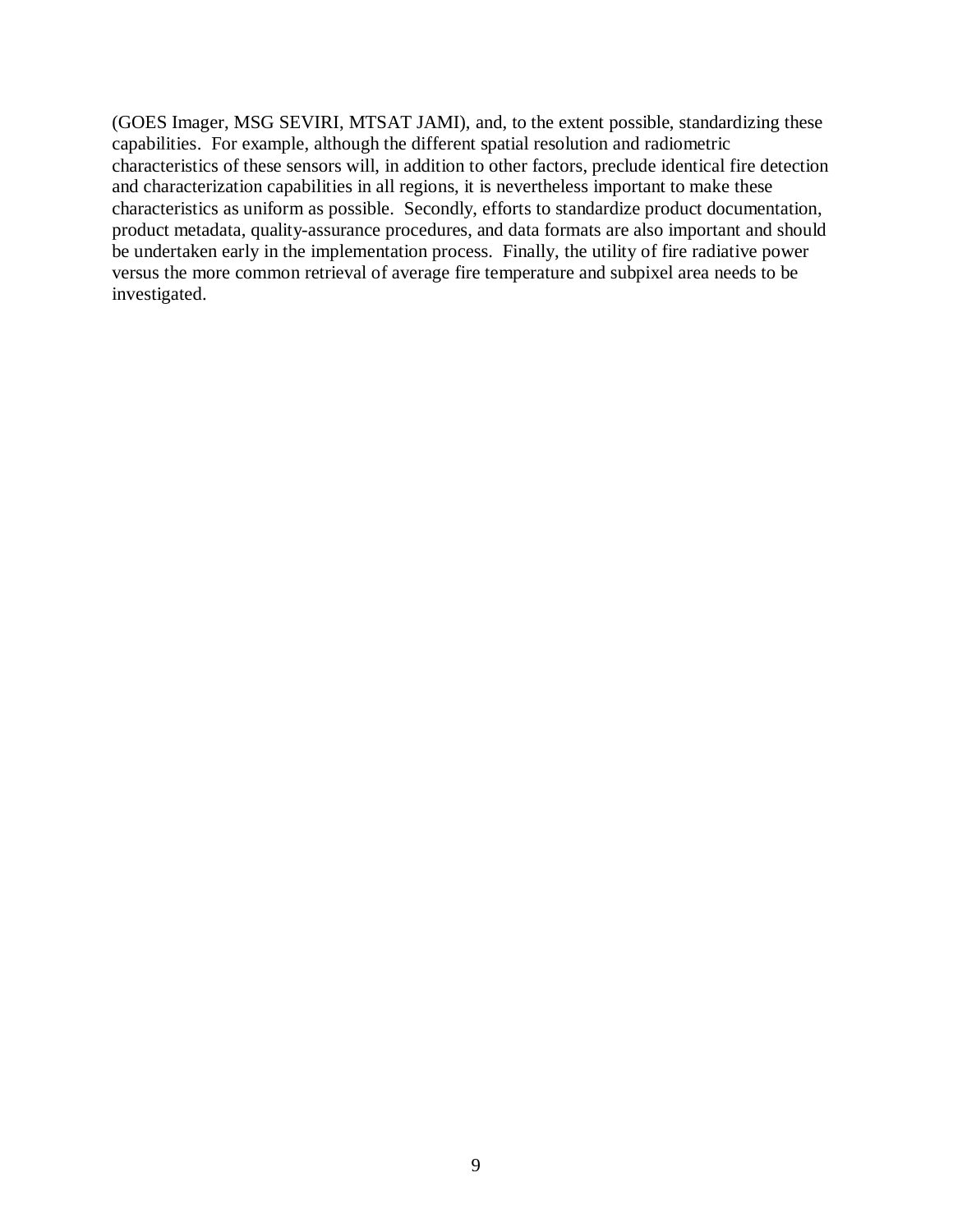## **Discussion Session 3: Global Geostationary Fire Monitoring System Roadmap**

(Co-Chairs: Donna McNamara (NOAA/NESDIS), Yves Govaerts (EUMETSAT))

## *What is the feasibility of a coordinated near real-time global geostationary fire monitoring applications system?*

Technically a global near real-time geostationary fire monitoring system is feasible. To obtain the support of operational organizations, a demonstration phase should take place first, with the NOAA National Environmental Satellite, Data, and Information Service (NESDIS), with its current capability in fire monitoring, taking the lead. The goal of the demonstration will be to show the positive contribution of geostationary fire data to atmospheric modeling (e.g., visibility forecasting), as well as identify traditional users (who have a greater impact on operational organization priorities) and strengthen the voice of non-traditional users. This global coordinated effort should not prevent local, customized users from using geostationary data for specialized applications.

## *What is the timeline?*

The plan is for the WF\_ABBA to be adapted to the Spinning Enhanced Visible and Infrared Imager (SEVIRI) data on Meteosat Second Generation (MSG) and implemented on an experimental basis in 2005. EUMETSAT hopes to produce a fire product no earlier than the end of 2005, after demonstration. Although the Japanese Meteorological Agency (JMA) was not represented at the workshop, contacts have been made and plans are underway to adapt the WF\_ABBA to the MTSAT JAMI after launch.

## *Who are the participants involved in the implementation of a global geostationary fire monitoring system?*

Although not all of the participants attended the workshop, the following list provides a summary of current and desired participants.

Current:

• NOAA/NESDIS/ORA and UW-Madison Cooperative Institute for Meteorological Satellite Studies (CIMSS) will adapt the WF\_ABBA to MSG SEVIRI, followed by the Multi-functional Transport Satellite (MTSAT) (Elaine Prins, NOAA/NESDIS).

• The Naval Research Laboratory (NRL) will demonstrate the impact of global fires detected from geostationary satellites on the operational Naval Aerosol Analysis and Prediction System (NAAPS). (Jeffrey Reid, NRL-Monterey).

The following groups were not represented at the workshop, but their participation is desired and they will be contacted: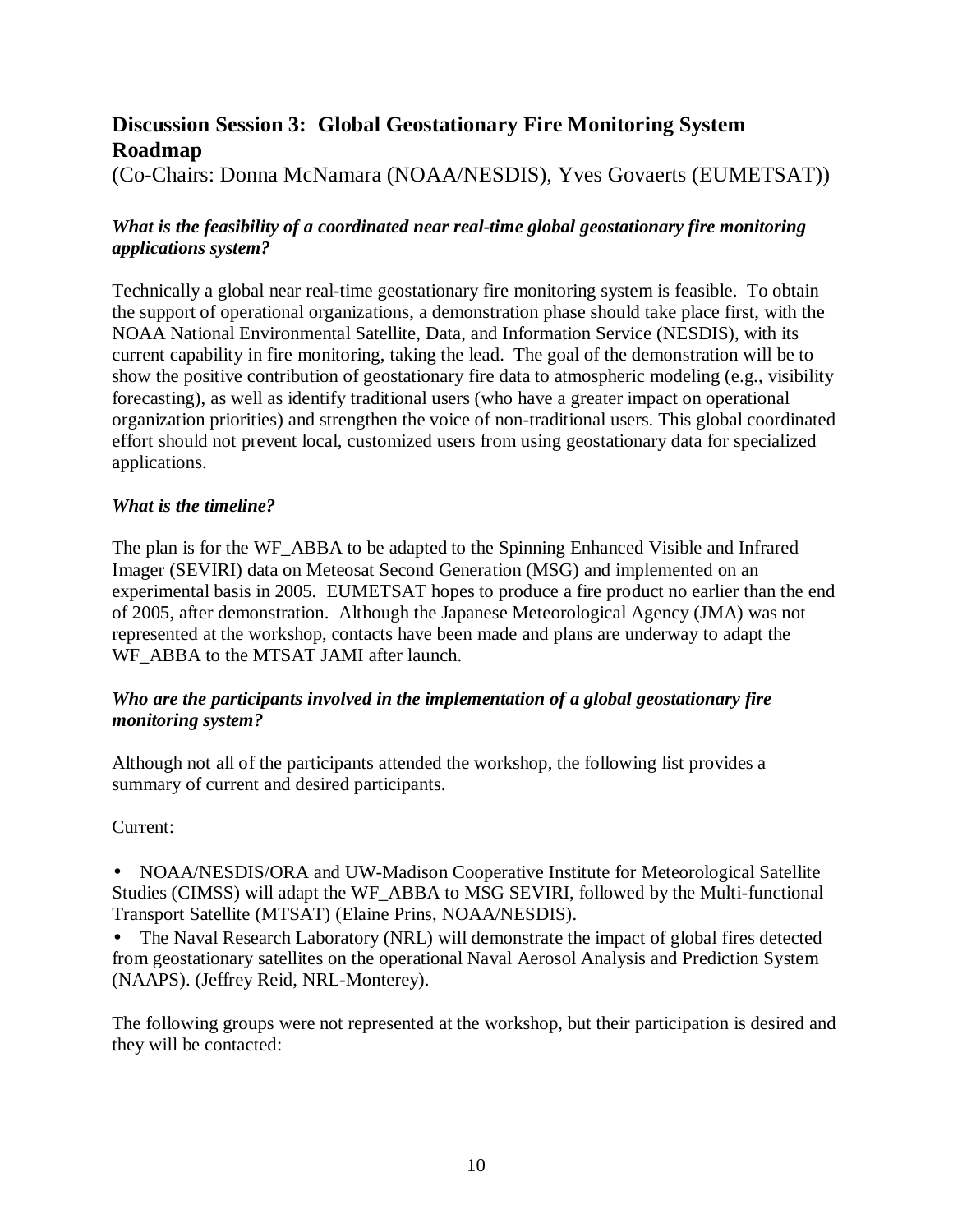• Polish Weather service: adapting Coupled Ocean/Atmospheric Mesoscale Prediction Systems (COAMPS) with demonstration of aerosol component (Piotr Flatau, NRL-Monterey Visiting Scientist).

- Southeast Asia: assign participants in May SEARIN (Southeast Asian Regional GOFC/GOLD Network) meeting.
- Program to address Asian Regional Transboundary Smoke (PARTS): involvement of Specialized Meteorological Center in Singapore and NESDIS/NGDC.
- Australia and Japan: contacts are needed.
- Possible involvement of US/Japanese modeling group in Hawaii.
- AEROCOM Global Aerosol Model Intercomparison (Michael Schulz, LSCE Paris; Stefan Kinne, MPI-Met, Hamburg).
- AERONET (AErosol RObotic NETwork) program at NASA/GSFC (Brent Holben, NASA/GSFC)
- Center for Weather Forecasts and Climate Studies (Centro de Previsão de Tempo e Estudos Climáticos, CPTEC) in Brazil (both GOES and MSG coverage).

## *Demonstration and Feasibility Plan*

NOAA/NESDIS/ORA and UW-Madison CIMSS will adapt the WF\_ABBA algorithm to both MSG and MTSAT. NRL-Monterey will assimilate the fire products into the global Naval Aerosol Analysis and Prediction System (NAAPS). Results will be documented and publicized via the GOFC/GOLD Fire Implementation Team. MSG SEVERI fire products will be made available to EU civil protection and fire service customers during the summer of 2005 to solicit their feedback and support. In addition NOAA/NESDIS/ORA will demonstrate GOES Rapid Scan support during a major fire situation in the US to show possible impact of high temporal geostationary monitoring on fire detection and suppression.

## *What are the plans for operational multi-sensor data fusion?*

The first step involves identifying the pluses and minuses of each sensor (polar and geostationary). Groups are currently using multiple sensors in manual data fusion efforts. There is interest in automated data fusion, but no operational groups are ready to do this at this time and further development is needed within the research community. When data fusion is performed, it is likely to be application oriented. Participants felt that once the required information systems are developed, data fusion will follow. Metadata (and consistent formats) will facilitate data fusion.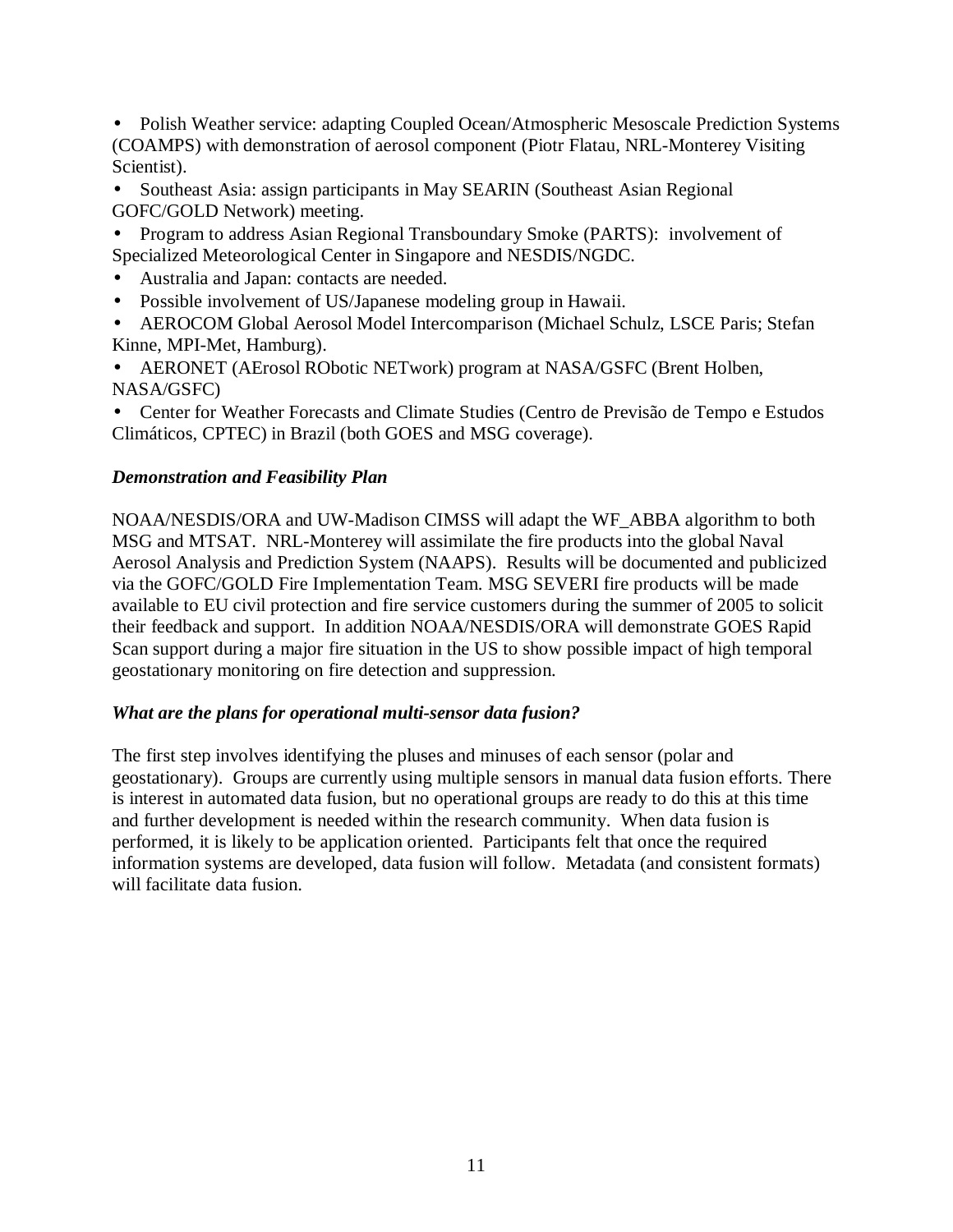## **Discussion Session 4: Geostationary Fire Products Validation Plans**

(Co-Chairs: Jeffrey Morisette (NASA/GSFC), Ivan Csiszar (University of Maryland), Elaine Prins (NOAA/NESDIS))

The summary provided below addresses all three questions and overlapping issues.

### *What validation activities (can) need to be done?*

#### *Can we tie into larger programs?*

### *What is available?*

The objective of an integrated, global high temporal resolution fire monitoring system from geostationary platforms will be achieved if products from different geostationary platforms can be combined in a relatively seamless fashion. Quantifying the accuracy of the products from each sensor will help ensure proper use when these products are combined. The Committee on Earth Observing Satellites (CEOS) has established the need for proper calibration and validation of satellite-derived products through its Working Group on Calibration and Validation (WGCV). The validation of higher-order land products can be coordinated through the Land Product Validation (LPV) subgroup; for fire detection validation this coordination can include:

- 1) development of protocols for validation data collection and provision,
- 2) cost sharing by building on existing validation efforts for fire-related products from polar orbiting satellites,
- 3) establishing and maintaining consistency for the validation methods of global fire products derived from multiple geostationary platforms, and
- 4) standards for validation results presentation.

Presentations and discussions at the workshop established the consensus that the most useful fire products from geostationary satellites are active fire detections and fire radiative power retrievals.

Validation of active fire detection products is a two-stage process. The first stage involves the determination of absolute detection capabilities of the given sensor and algorithm. Accuracy metrics are detection probabilities as a function of fire characteristics and observing conditions. The second stage is the determination of commission and omission errors related to the application-dependent population of "fires of interest." Detection probabilities and error rates can be established using reference data from in-situ and high resolution remote sensing observations and radiative transfer simulations.

A unique feature of the geostationary fire products is the capability to map the diurnal cycle of fire activity. Therefore, particular attention needs to be paid to the variability of algorithm performance as a function of local time.

Presentations at the workshop revealed several independent, regional validation activities, representing a wide range of methodologies. While some work quantifying the accuracy of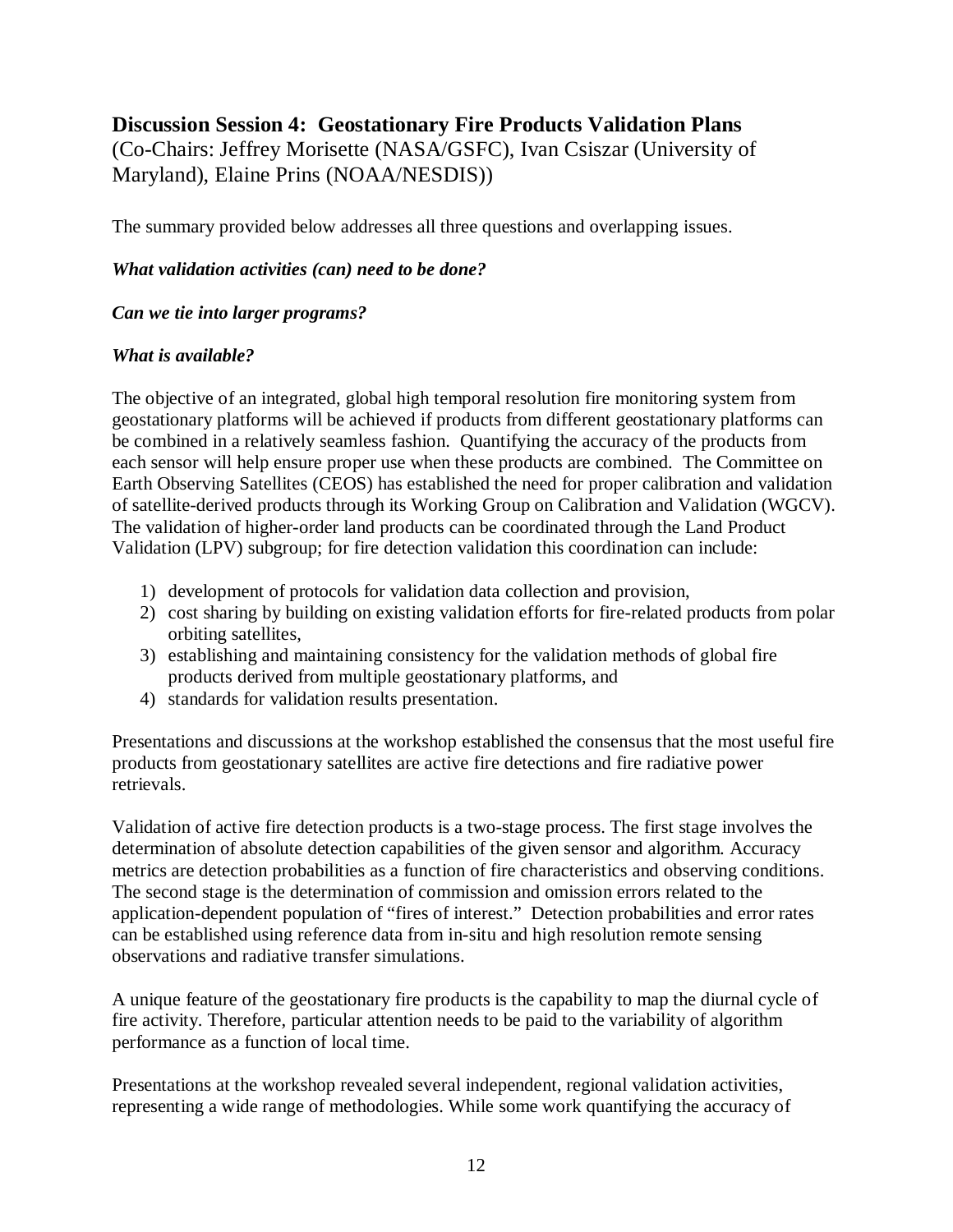geostationary active fire detection exists, most validation work has been done with polar orbiting active fire and burn scar products. This presents near-term opportunities for geostationary active fire detection validation to share existing and future reference data from polar orbiting validation work.

Those leading the GOFC/GOLD and LPV initiative to validate the MODIS active fire product via high resolution ASTER data agreed to also analyze the WF ABBA product over North and South America. Multiple ASTER/MODIS data sets will allow for analysis across a range of geostationary view angles. It is desirable to consider ASTER/MODIS locations near geostationary sub-satellite points as well as off-nadir locations. For inter-sensor comparisons, the use of common reference data from polar satellites (such as ASTER/MODIS or the experimental BIRD system) can be complemented by direct comparison in regions of geostationary footprint overlap (e.g., Eastern Brazil for MSG and GOES-East). It is important to note that the comparison of geostationary active fire detection with polar data implies a limitation of only considering two times of day.

Another near-term opportunity is to establish a database of gas-flare reference locations. The LPV will work with the GOFC/GOLD fire implementation team to establish a database of persistent thermal anomalies (such as gas-flares) and post these locations on the LPV and GOFC/GOLD Fire Implementation team Internet sites. This gas flares database will provide a reference data set for comparisons of hot spot detection throughout the day, as well as a baseline for long-term monitoring of any changes in product accuracy.

Several science networks or existing programs can be utilized for the purpose of validating geostationary fire-related products. The results of the Smoke Clouds and Radiation (SCAR) experiments and the EOS Validation studies provided keen insights. Ongoing projects that can offer both validation reference data and application and scientific users include:

- The Large-scale Biosphere/atmosphere study in Amazonia (LBA) program (for fire detection/emission modeling)
- The US Forest Service, National Interagency Fire Center, Incident Command databases, Joint Fire Science Program and Burned Area Emergency Response (BAER) teams; and the Canadian Forest Service (for a large amount of reference data and operational perspective)
- Diurnal fire modeling studies for validation applications (e.g. Roger Ottmar, Pacific Northwest Research Station)
- Global Land Products for Carbon Model Assimilation (GlobCarbon) (focus on burnt area, providing indirect validation reference for active fires)
- The Nature Conservancy and Long Term Ecological Research (LTER) sites (for smallscale prescribed burns that can help establish minimum detection limits)
- The European Association of Remote Sensing Laboratories (EARSeL) Forest Fire Special Interest Group (SIG) (Mediterranean Region)
- Southern African Fire Network (SAFNet), Preparation for the Use of MSG in Africa (PUMA) project, Mongolia.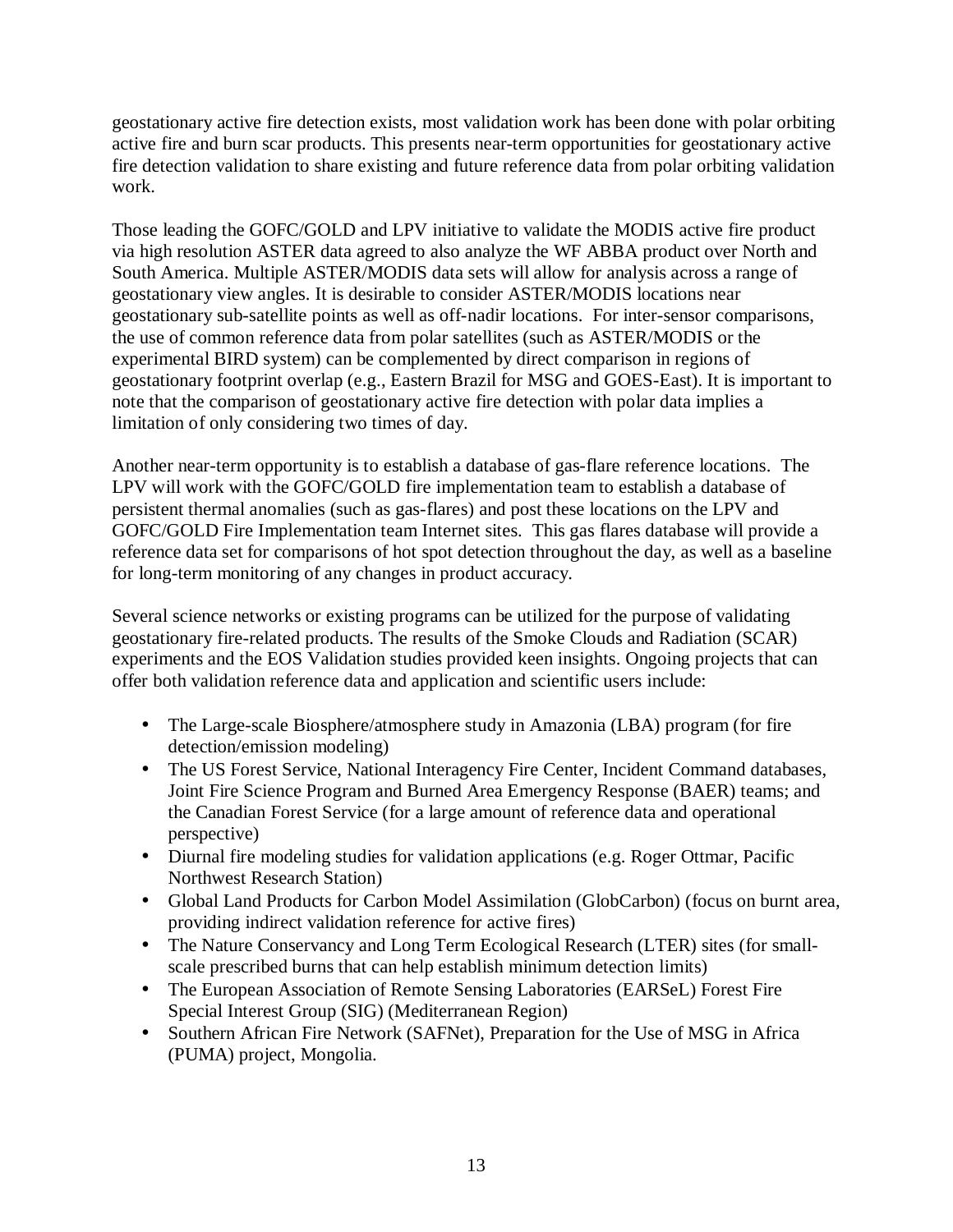The EOS validation hierarchy is recommended to be adapted to indicate geostationary fire product maturity. The mid- to long-term goal is to achieve at least "Stage 2" validation status and a suite of "provisional" geostationary data products. This requires a proper strategy to sample a wide range of observing and environmental conditions. For a comprehensive product evaluation, radiative transfer simulations may be necessary to complement direct observations. Another long-term goal is to evaluate the detection capabilities for understory burns.

In addition to the validation of active fire detection from geostationary platforms there is the need to validate developmental algorithms such as fire radiative power. To address this need, and resulting from the meeting, there is a plan for collaboration between the LBA-Ecology "inter-project" prescribed burn and fire radiative power research at King's College. This will take place in August of 2004 in the Brazilian state of Mato Grosso and combine the LBA field, airborne, and satellite data acquisition for multiple prescribed burns – including standing forest and pasture areas. These data will be used to assess the accuracy of fire radiative power estimates from GOES-East data for these prescribed burns.

Validation activities and the resulting accuracy estimates should be done in conjunction with fire-related modeling research. It would be helpful to establish error budgets and/or sensitivity analysis of climate/emissions modeling components, including: fire count, area burnt, biomass/fuels, emissions, combustion completeness/burning efficiency, weather, and topography. Having such information will help quantify each models' sensitivity to the various input parameters. This information can help prioritize research efforts toward refining those input parameters causing the most uncertainty in the model output. Some work has been done on this, but more is needed to better establish producer priorities.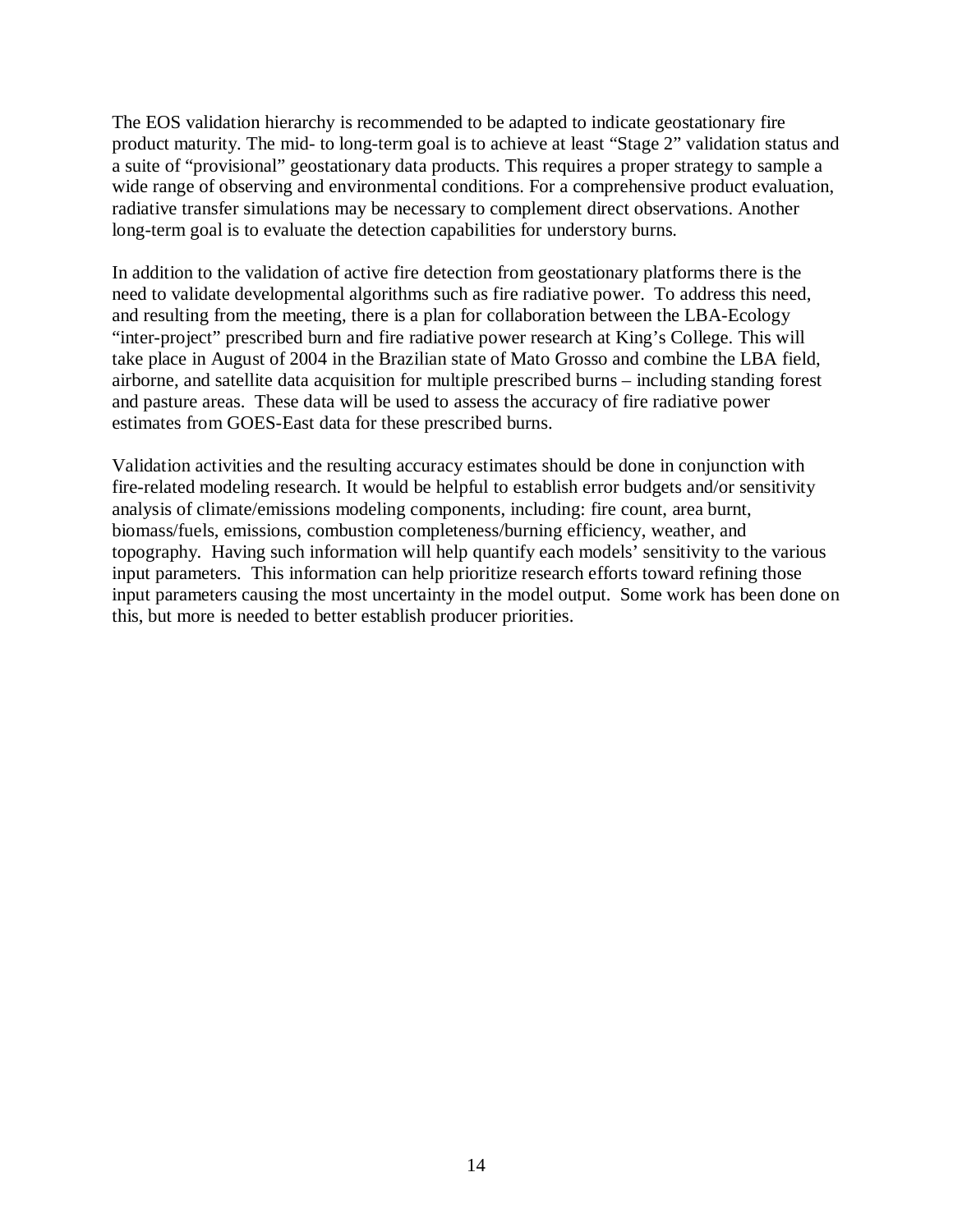## **APPENDIX**

## **Agenda for GOFC/GOLD Global Geostationary Fire Monitoring Applications Workshop**

## **March 23-25, 2004, EUMETSAT, Darmstadt, Germany**

#### **Day 1 – March 23, 2004**

### **Plenary Session 1 (Chair- Yves Govaerts)**

| $13:00 - 13:05$ | Welcome Remarks (David Williams, EUMETSAT)                     |
|-----------------|----------------------------------------------------------------|
| $13:05 - 13:15$ | Introduction and Logistics (Yves Govaerts, EUMETSAT)           |
| $13:15 - 13:25$ | Objectives of the Meeting (Elaine Prins, NOAA/NESDIS)          |
| $13:25 - 13:40$ | GOFC/GOLD Fire Project (Chris Justice, University of Maryland) |

#### **Rationale for a Global Geostationary Fire Product**

| $13:40 - 14:00$ | Global Change Research Community (Ivan Csiszar, University of   |
|-----------------|-----------------------------------------------------------------|
|                 | Maryland)                                                       |
| $14:00 - 14:20$ | Policy/Decision Makers (Johann Goldammer, Max Planck Institute) |

**14:20 – 14:40 Coffee break**

#### **Overview of Geostationary Systems for Fire Monitoring**

| $14:40 - 15:00$ | Overview of GOES and MTSAT systems (Elaine Prins, NOAA/NESDIS)          |
|-----------------|-------------------------------------------------------------------------|
| $15:00 - 15:20$ | Overview of the MSG system (Y. Govaerts, EUMETSAT)                      |
| $15:20 - 15:40$ | Overview of the MSG/SEVIRI potential for fire applications              |
|                 | (Stephane Flasse, Flasse Consulting)                                    |
| $15:40 - 16:00$ | Active fire detection from geostationary platforms (Louis Giglio, SSAI) |

### **Plenary Session 2 (Chair – Elaine Prins)**

#### **Algorithm Development**

| $16:00 - 16:20$ | Overview of the GOES Wildfire ABBA, Applications, and Future Plans         |
|-----------------|----------------------------------------------------------------------------|
|                 | (E. Prins, NOAA/NESDIS; Christopher Schmidt, UW-Madison CIMSS)             |
| $16:20 - 16:40$ | Retrieving fire radiative energy estimates using MSG SEVERI                |
|                 | (Gareth Roberts, Martin Wooster, George Perry; Kings College)              |
| $16:40 - 17:00$ | Development of an algorithm to assess the impact of fire on surface albedo |
|                 | (Y. Govaerts, EUMETSAT)                                                    |
| $17:00 - 17:20$ | Estimation of burned areas from fire perturbed albedo                      |
|                 | (Bernardo Mota; Jose Pereira; Technical University of Lisbon)              |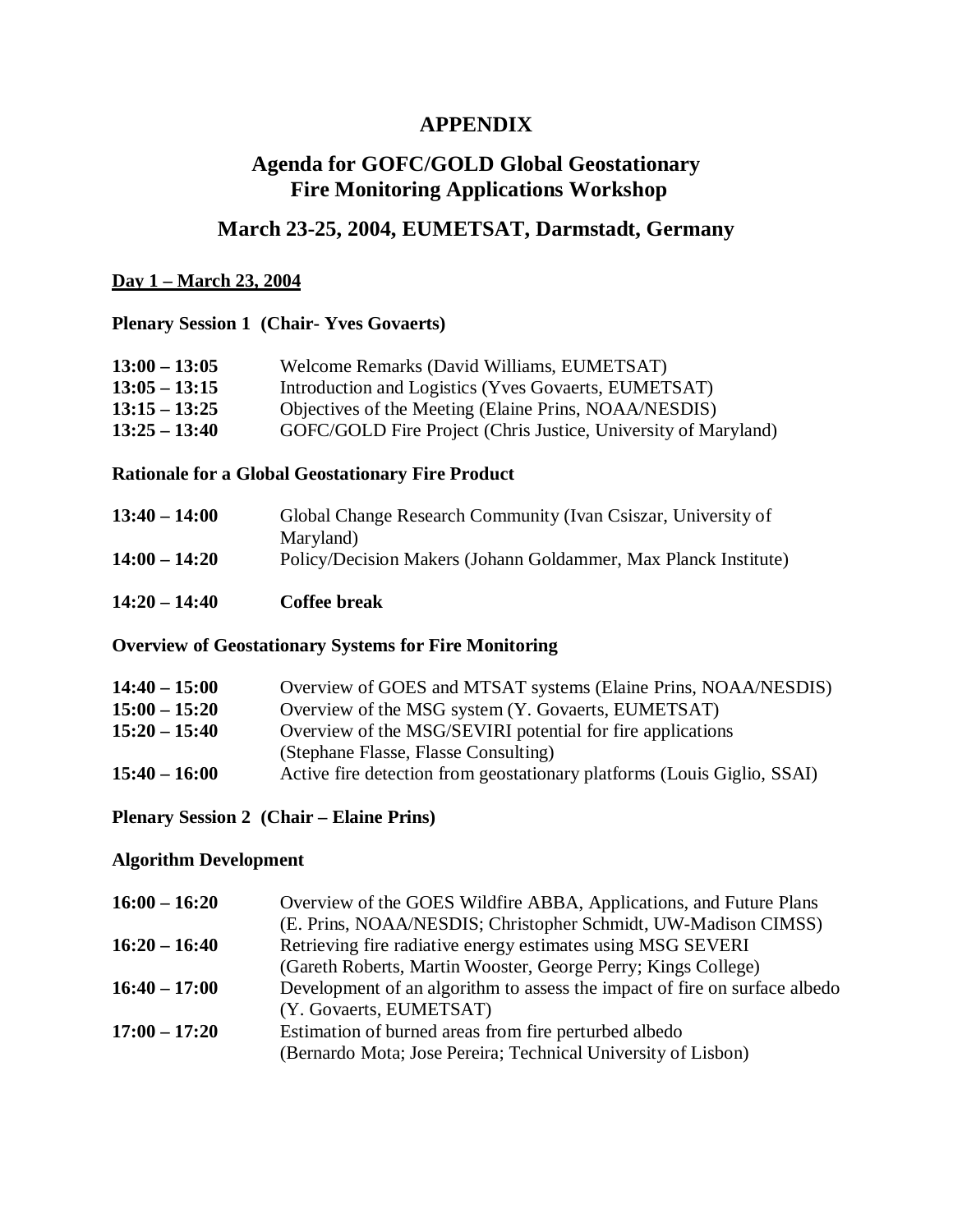### **Day 2 – March 24, 2004**

## **Plenary Session 2 - Continued**

## **Applications and Requirements (Chair – Paulo Barbosa)**

| $08:30 - 08:50$<br>$08:50 - 09:10$<br>$09:10 - 09:30$<br>$09:30 - 09:50$<br>$09:50 - 10:10$ | European user community (Paulo Barbosa, JRC)<br>African user community (Philip Frost, CSIR)<br>North American user community and applications (Tom Bobbe, USFS)<br>Monitoring the summer of 2003 forest fires of Spain and Portugal using<br>MSG (Part 1) (Evaristo Cisbani, Telespazio S.p.A.)<br>Monitoring the summer of 2003 forest fires of Spain and Portugal (Part 2)<br>(Jose-Luis Casanova, LATUV) |  |
|---------------------------------------------------------------------------------------------|-------------------------------------------------------------------------------------------------------------------------------------------------------------------------------------------------------------------------------------------------------------------------------------------------------------------------------------------------------------------------------------------------------------|--|
| $10:10 - 10:30$                                                                             | <b>Break</b>                                                                                                                                                                                                                                                                                                                                                                                                |  |
| $10:30 - 10:50$                                                                             | Fire Detection by satellite for fire control in Mongolia (S. Tuya, Chiba<br>University)                                                                                                                                                                                                                                                                                                                     |  |
| $10:50 - 11:10$                                                                             | GOES fire monitoring for early warning and fire weather applications (C.<br>Schmidt, UW-Madison CIMSS)                                                                                                                                                                                                                                                                                                      |  |
| $11:10 - 11:30$                                                                             | NRL-Monterey FLAMBE fire product data assimilation and aerosol<br>modeling (Jeffrey Reid, NRL-Monterey)                                                                                                                                                                                                                                                                                                     |  |
| $11:30 - 13:00$                                                                             | <b>Lunch and Poster Viewing</b>                                                                                                                                                                                                                                                                                                                                                                             |  |
| $13:00 - 13:20$                                                                             | User requirements for global atmospheric modeling (Martin Schultz, MPI)                                                                                                                                                                                                                                                                                                                                     |  |
| $13:20 - 14:30$                                                                             | <b>Open Discussion Session 1: Global Geostationary Fire Network</b><br>(What are the user requirements, specifications, applications for pre- and<br>post-fire monitoring and active fire detection? Do current geostationary<br>algorithms meet these needs? What are the priorities?)<br>(2 co-chairs: Chris Justice, Jeffrey Reid)                                                                       |  |
| $14:30 - 14:50$                                                                             | <b>Break</b>                                                                                                                                                                                                                                                                                                                                                                                                |  |
| <b>Operational Geostationary Fire Monitoring Systems (Chair – Ivan Csiszar)</b>             |                                                                                                                                                                                                                                                                                                                                                                                                             |  |
| $14:50 - 15:10$                                                                             | Applications of geostationary data for operational forest fire                                                                                                                                                                                                                                                                                                                                              |  |

monitoring in Brazil (Wilfred Schroeder, IBAMA-PROARCO) **15:10 – 15:30** Geostationary hot spot monitoring at the Univ. of Hawaii (Luke Flynn, Univ. of Hawaii) **15:30 – 15:50** NOAA/NESDIS/ORA Hazard Mapping System (Donna McNamara, NOAA/NESDIS)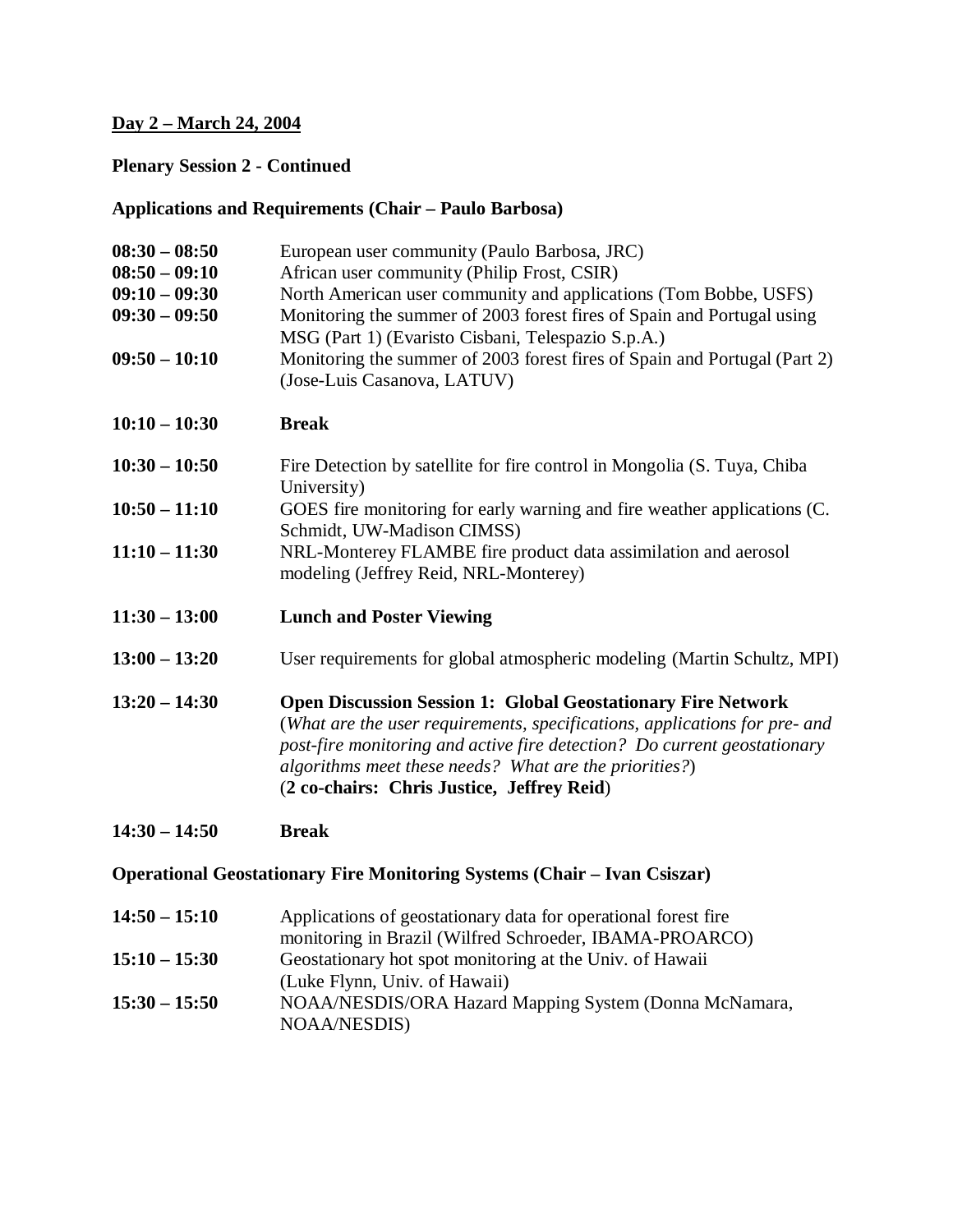## **15:50 – 17:00 Open Discussion Session 2: Global Geostationary Fire Algorithm Development Status** (*What is the status of algorithm development for a global geostationary fire monitoring system? What is currently available? What research is needed? What are the priorities?*) (**2 co-chairs: Louis Giglio, Stephane Flasse**)

**19:00 Social Event**

### **Day 3 – March 25, 2004**

**08:30 – 09:30 Open Discussion Session 3: Global Geostationary Fire Monitoring System Roadmap** (*What is the feasibility of a coordinated near real-time global geostationary fire monitoring applications system? What is the timeline? Who are the participants involved in the implementation of a global geostationary fire monitoring system? Demonstration plan? What are the plans for operational multi-sensor data fusion?*) (**2 co-chairs: Donna McNamara, Yves Govaerts**)

**Plenary Session 3 (Chair – Jeffrey Morisette)**

#### **Validation Activities**

| $09:30 - 09:45$ | Overview of current CEOS LPV multi-sensor validation efforts/plans<br>(Jeffrey Morisette, NASA-GSFC)                                                                                                       |
|-----------------|------------------------------------------------------------------------------------------------------------------------------------------------------------------------------------------------------------|
| $09:45 - 10:00$ | Albedo and burned area product validation efforts<br>(Jeffrey Morisette, NASA-GSFC)                                                                                                                        |
| $10:00 - 10:20$ | <b>Break</b>                                                                                                                                                                                               |
| $10:20 - 10:40$ | Overview of validation of active fire products<br>(I. Csiszar, Univ. of Maryland)                                                                                                                          |
| $10:40 - 11:00$ | GOES WF_ABBA fire product validation in North and South America<br>(E. Prins, NOAA/NESDIS; Joleen Feltz, UW-Madison CIMSS)                                                                                 |
| $11:00 - 11:20$ | Geostationary validation possibilities (Tim Lynham, Canadian Forest<br>Service)                                                                                                                            |
| $11:30 - 12:30$ | Lunch                                                                                                                                                                                                      |
| $12:30 - 13:30$ | <b>Open Discussion Session 4: Validation Plans</b><br>(What validation activities need to be done? Can we tie into larger<br>programs? What is available?) (Co-Chairs: Jeffrey Morisette, Elaine<br>Prins) |